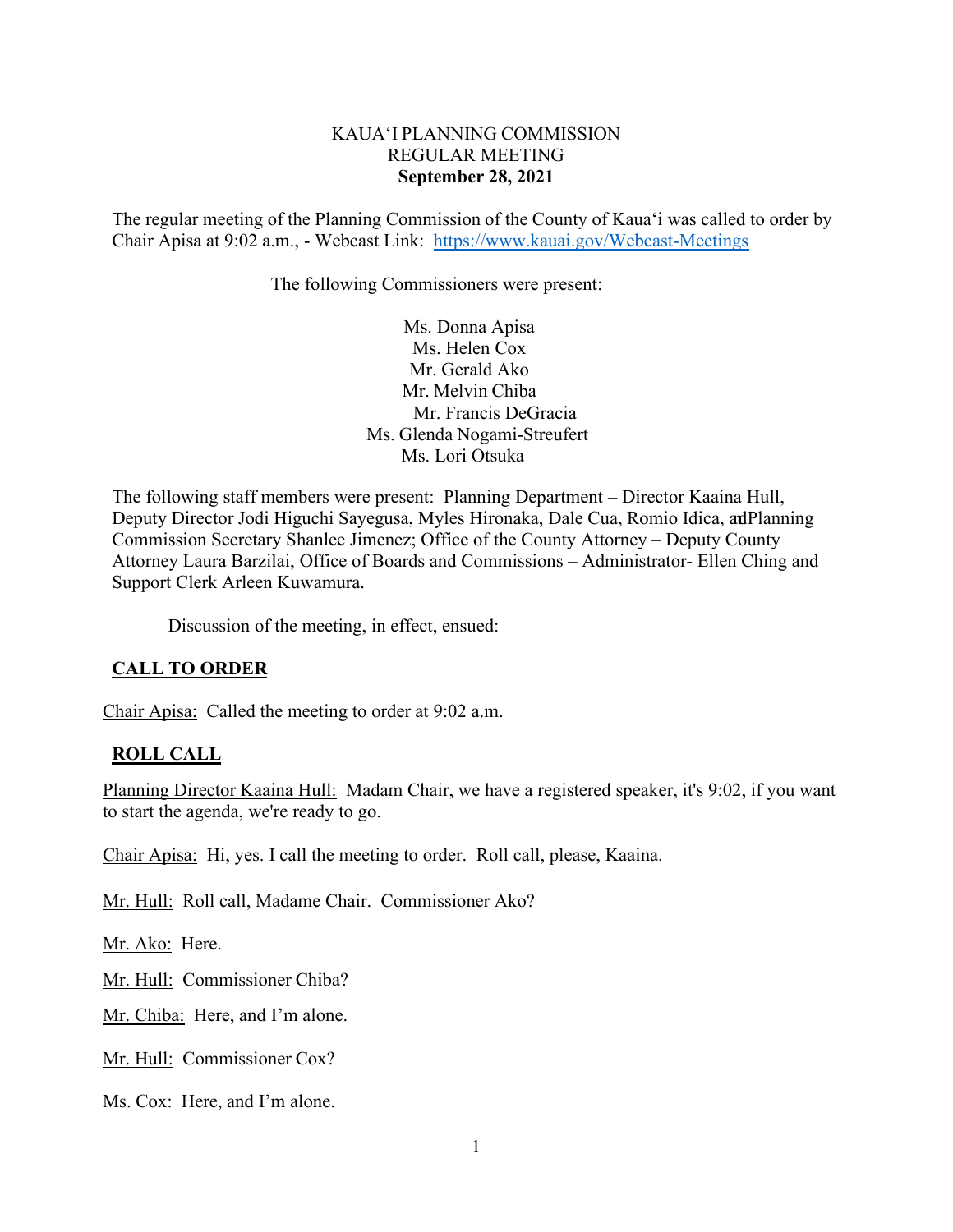Mr. Hull: Commissioner DeGracia?

Mr. DeGracia: Here by myself.

Mr. Hull: Commissioner Otsuka?

Ms. Otsuka: I'm here and by myself

Mr. Hull: Commissioner Streufert?

Ms. Otsuka: Unmute Glenda.

Ms. Nogami-Streufert: Sorry about that. I'm here by myself.

Mr. Hull: Chair Apisa?

Chair Apisa: Here and myself.

Mr. Hull: You have a quorum, Madame Chair. Seven Present.

# **APPROVAL OF AGENDA**

Mr. Hull: Next up would-be Approval of the Agenda. We have one amendment to the agenda and that is, a one request to the agenda and that is that the New Business for Action for the Class IV Zoning Permit Z-IV-2022-2 to be reviewed directly after the agency hearing for that subject matter, and that would be the only request.

Chair Apisa: Do we have a motion to approve the agenda?

Ms. Nogami-Streufert: I move to…go ahead.

Ms. Otsuka: This is Commissioner Otsuka. I make a motion to accept and approve the agenda with the amendment as stated.

Ms. Nogami-Streufert: Seconded.

Chair Apisa: We have a motion to approve the agenda with a second. All in favor? We can do a voice call for a voice vote. Aye. (Unanimous voice vote). Are there any opposed? Hearing none. Hearing on the modified agenda is approved. Motion carried, 7:0.

# **MINUTES of the meeting(s) of the Planning Commission**

Mr. Hull: Next, we have agenda item D Minutes for the January 21, 2021, minutes.

Ms. Otsuka: This is Commissioner Otsuka. For the record, I would like to make an amendment to the January 21, 2021, Minutes.

Mr. Ako: Hello? Excuse me, Director Hull, can you hear me?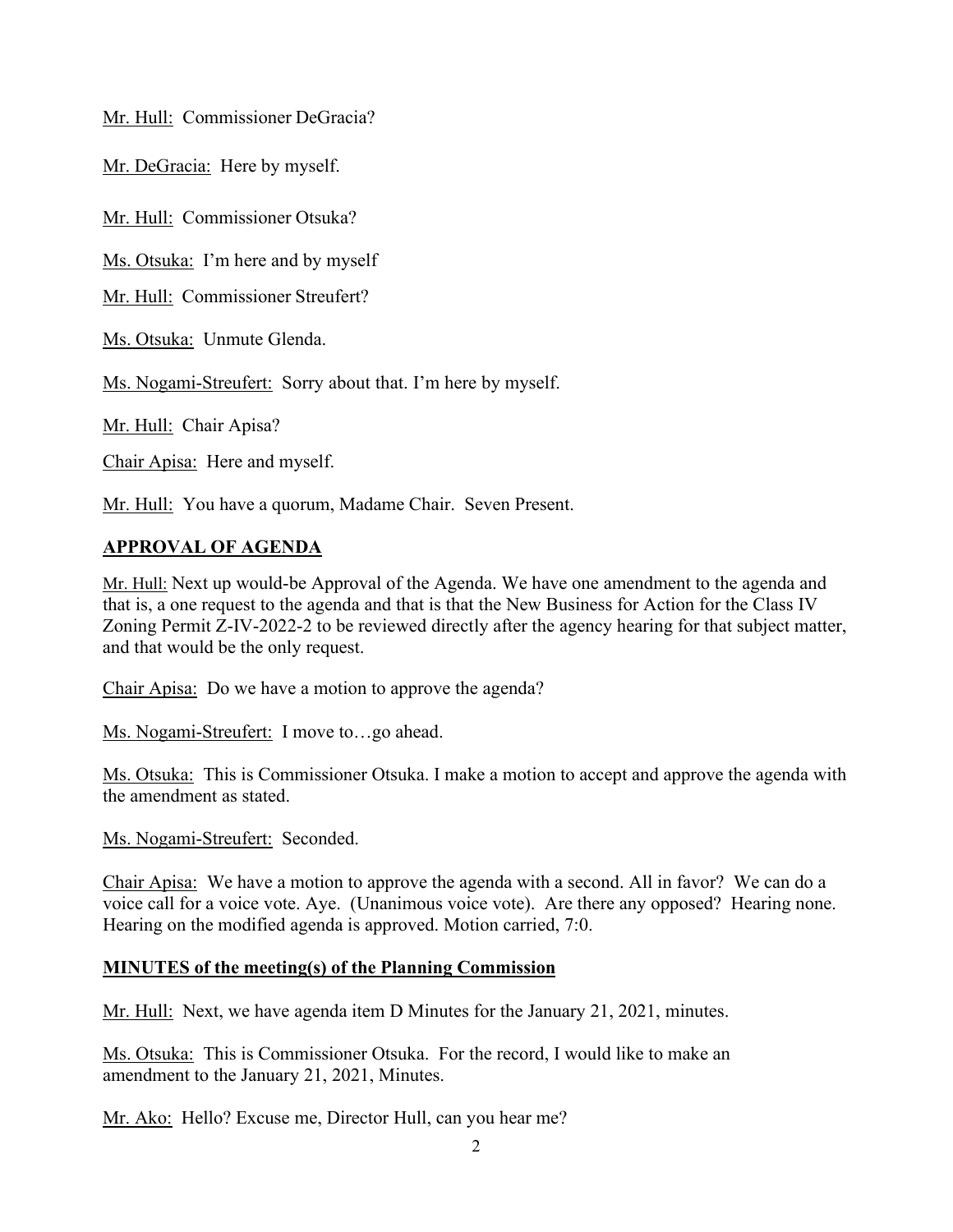Mr. Hull: Yes.

Mr. Ako: I cannot hear.

Mr. Hull: Mr. Ako, we can here you.

Deputy Planning Director Jodi Higuchi Sayegusa: You might have to, let's see now. So, you know, again the carrot next to the recording. The little microphone. If you click on the carrot and you might have to select the speaker. Oh shoots. He cannot hear me.

Mr. Hull: Commissioners, could we please request a 10-minute recess, and we can get in contact with Commissioner Ako.

Chair Apisa: Good idea, we will.

Mr. Ako: Sorry, I got it. I'm sorry.

Chair Apisa: Erase the 10-minute recess, we will continue. I believe Commissioner Otsuka you were about to say something.

Ms. Otsuka: Yes. For the record, I would like to make an amendment to the January 21, 2021, Minutes. On page two, during Roll call my name should be listed. They have Commissioner Cox on twice because she's popular. I see she answered here twice also.

Chair Apisa: I see she answered here twice also.

Ms. Cox: I didn't know I had such power. I have a clone.

Mr. Hull: So that need to be a second to the motion.

Ms. Nogami-Streufert: I moved to accept the amendment.

Chair Apisa: That's a second, I believe Glenda.

Ms. Nogami-Streufert: Okay, I am second.

Chair Apisa: Okay. All in favor? We can do a voice vote. Aye. (Unanimous voice vote). Any opposed? Hearing none. So, the minutes are approved as amended with that one change. The motion carried 7:0.

# **RECEIPT OF ITEMS FOR THE RECORD (None)**

Mr. Hull: There are no Receipt of Items for the record.

# **HEARINGS AND PUBLIC COMMENT**

Mr. Hull: Next, we have Hearings and Public Comment. This is where the Planning Commission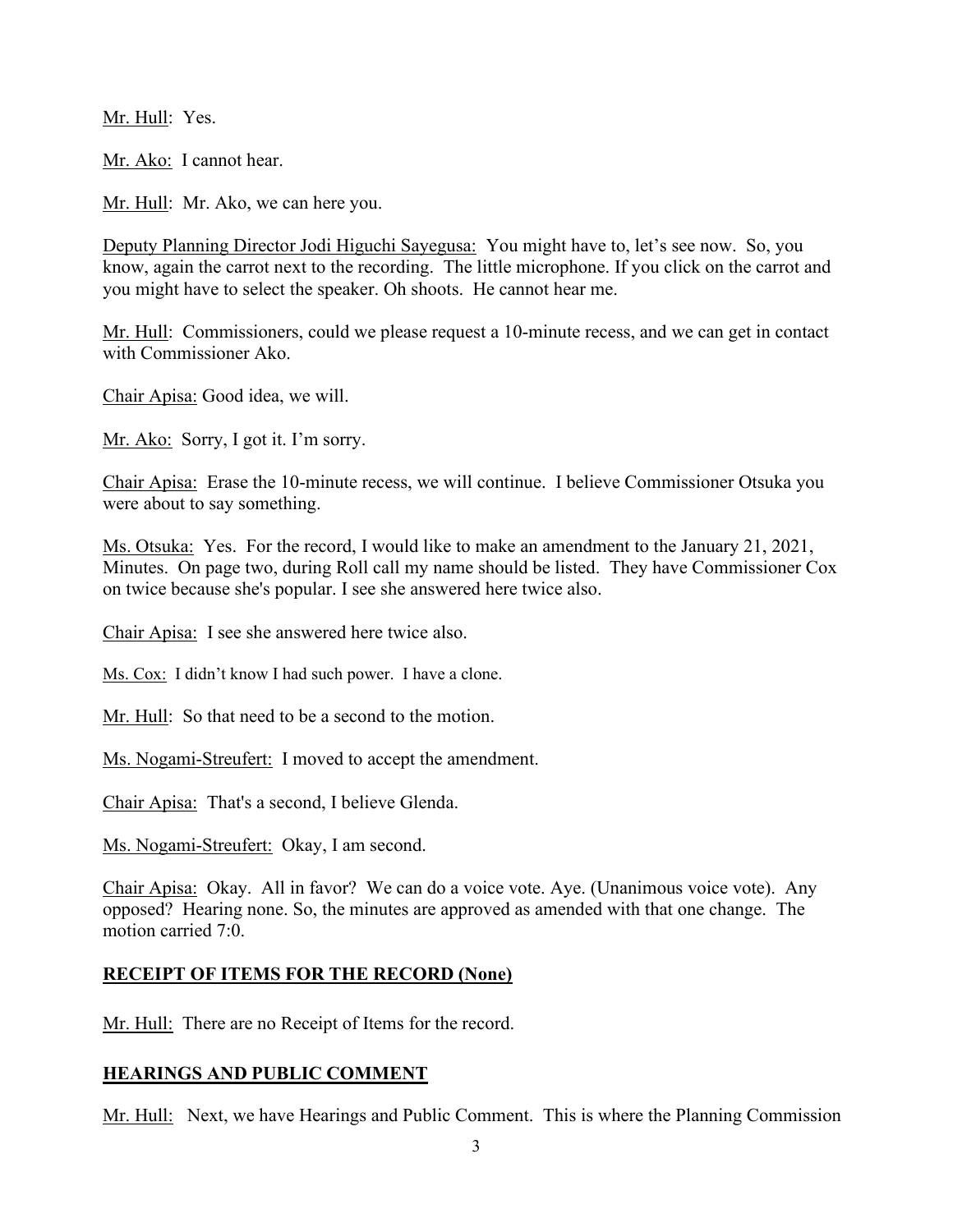accept written testimony, as well as registered speakers to testify before the body orally or visually, we received 80 written pieces of communication. All pertaining to the Cocoa Palm Status update later the agenda. We have one registered speaker. I'll turn it over to Jodi to allow the speaker into give his or her three minutes of testimony.

Deputy Planning Director Jodi Higuchi Sayegusa: Right. First registered speaker is Rick Cooper. I'm going to allow enable your video and your audio. Mr. Cooper, you might have to unmute yourself and enable your camera. Mr. Cooper, we can see your name you're just going to have to, you can have a choice to enable your video, your camera. Start video, and then also to join your audio. I think you're still muted, this point. Thank you, you can begin whenever you are ready.

Mr. Rick Cooper: Thank you, to the Commission for inviting us. This is important issue. There have been as we know 30 years of resort. I remember going there in 1966 with my mother and I enjoy and appreciate the magic that that place had to offer us, and that it, sustained and the legends of it as much as anyone. At the same time, I think we need to look at not only the impracticality of having and building another hotel there, any type of commercial development, especially a hotel. The time has come and gone for that. There are many leaders in Hawaii, who have joined with a group that I am participating with the Wailua Nui Hoano Project to bring a community center to that area. And to involve the community to the part where with we would develop through the leadership of the Hawaiian people, which is the dominant members of the group excuse me, that I'm part of. And to develop something for the community and take the property back into something a little bit more historic that was there when the Queen lived there, and there was, was a center of the culture of the island. I want to call it the attention to a couple of things. One is that there has not been a shoreline survey done by the applicants, or the permit holders, or now the lenders to the Cocoa Palms Hui. We call on that to be to be required. Three weeks about (unintelligible) there was a, we put 11,000 signatures of people who really cared about that property. And we, what we are asking you to do as a commission is to step up into your role, and to fulfill your requirement to do your job, to see that that the regulations, which have not been adequately enforced upon the developers and the permit holders for that property that that you should do your due diligence to make sure that they are not given any undue…

Mr. Hull: Three minutes. Madame Chair.

Mr. Cooper: Thank you, that you do your job, we would appreciate that. Thank you very much. Step up for the people of Kauai and thank you for the hard job that you do. Thank you. Aloha.

Mr. Hull: Thank you for your testimony. We have no additional we have one more additional registered speaker however, that individual did contact us which was yesterday afternoon to inform us that that she would not be able to participate in this in providing testimony this morning. So, with that, with that we have no further registered speakers and attendees.

Continued Agency Hearing

New Agency Hearing

CLASS IV ZONING PERMIT (Z-IV-2022-2) and USE PERMIT (U-2022-2) to allow renovations to the existing building to convert commercial retail and office spaces into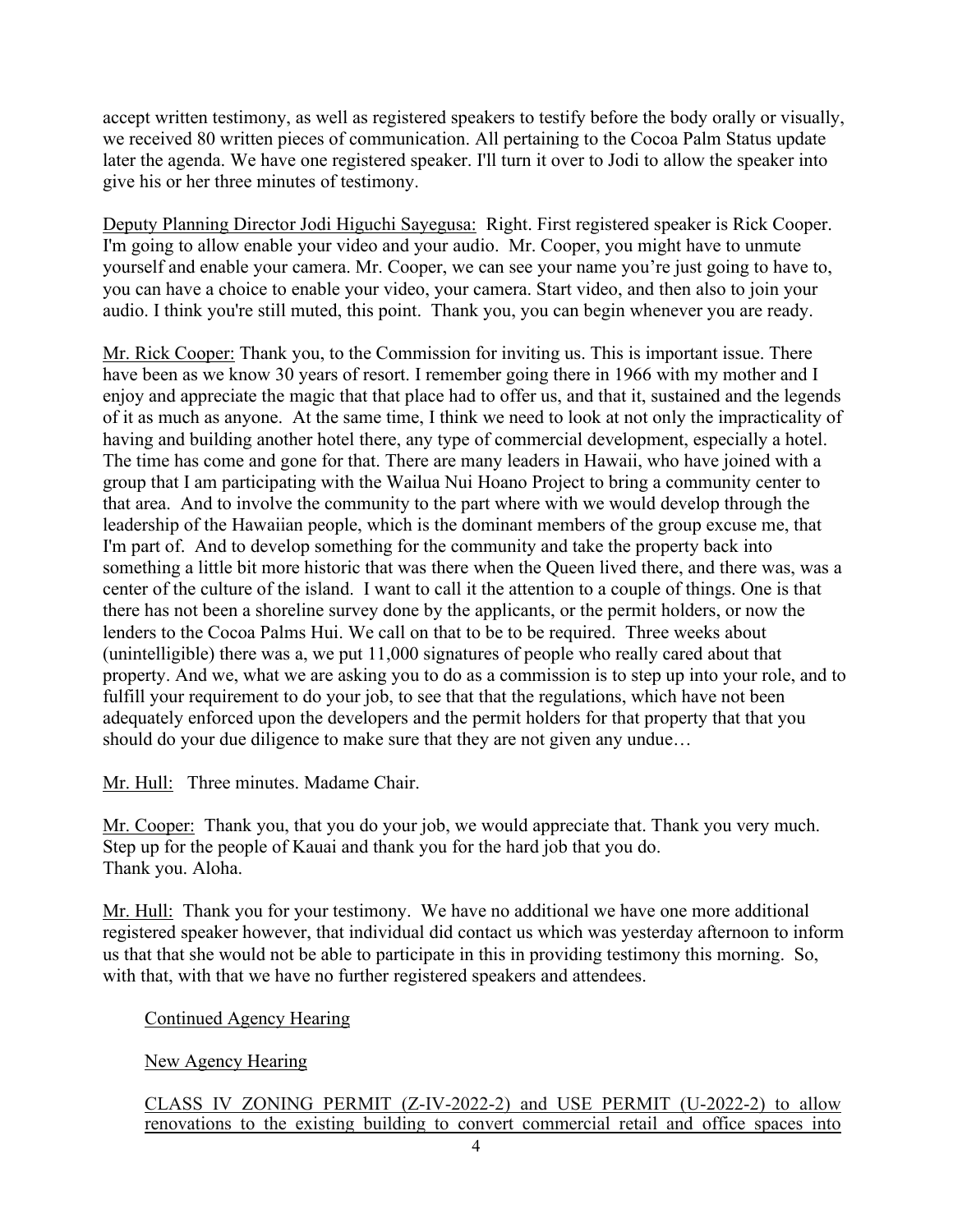residential units on a parcel in Hanapepe Town, situated on the Makua side of Hanapepe Road, approximately 550 feet north of the Hanapepe Road/Hana Road intersection, further identified as 3731 Hanapepe Road, Tax Map Key:  $(4)$  1-9-004:015 and containing a total area of 6,808 square feet = Jon & Elizabeth Von Krusensteirn [Director's Report Received, 9/14/2021.]

Mr. Hull: Moving on to the next agenda item, Agenda Item F.2, New Agency Hearing for Class IV Zoning Permits Z-IV-2022-2 and Use Permit (U- 2022-2) to allow renovations to existing building to convert commercial retail office spaces into residential units on a parcel in Hanapepe Town situated in the mauka side of the Hanapepe Road, approximately 550 feet north of the Hanapepe Road/Hana Road intersection, further identified as 3731 Hanapepe Road, Tax Map Key: (4) 1-9- 004:015 and containing a total area of 6,808 square feet. The applicant is Jon & Elizabeth Von Krusensteirn. We have received no request for oral testimony on this agenda item and we received no written testimony concerning this agenda items. So, at this time, the Department would recommend closing the agency hearing.

Chair Apisa: Do we have a motion to close the Agency Hearing.

Ms. Cox: I move we close the Agency Hearing.

Ms. Nogami-Streufert: I second.

Chair Apisa: Okay. All in favor? Again, a voice vote, please. Aye. (Unanimous voice vote). Any opposed? Hearing none. The Agency Hearing is closed. The motion carried 7:0.

Mr. Hull: Thank you, Madame Chair. And with that, we'll go into the actual review and actual item for the same agenda items. So, I will turn it over to Dale who is our staff planner for this project.

Staff Planner Dale Cua: Good morning, Madam Chair, and members of the Planning Commission. With your permission, I'd like to summarize and highlight portions of the Directors Report. Action required by Planning Commission is consideration of Class IV Zoning and Use Permits to all conversion of a commercial return retail space into a residential unit.

Mr. Cua read the Project Description and Use, Additional Findings, and Preliminary Evaluation sections of the Director's Report for the record (on file with the Planning Department).

Mr. Cua: Moving on to the General Plan Designation job designation is Neighborhood Center, the Neighborhood Center designation is focused on historic town cores and corresponds to existing or future areas appropriate for accommodating infill development and growth. In this district consists of the mixed-use core with a cluster of retail and service activity, civic spaces, and primary destinations along with residential uses. This core era can support and interconnected network of streets and blocks that encourage multimodal transportation access centers typically comprised of a mix of detached and attached buildings between one to five stories in height property is covered by the policies contained in the West Coast Community Plan, and primary access to the project road which is a company roadway and is wide enough to accommodate to a vehicular traffic. There is an existing driveway connecting into hundred per bureau that provides Ingress egress to the project site agency comments are attached to the report and contained in Exhibit A. And for now, this concludes the Directors Reporting.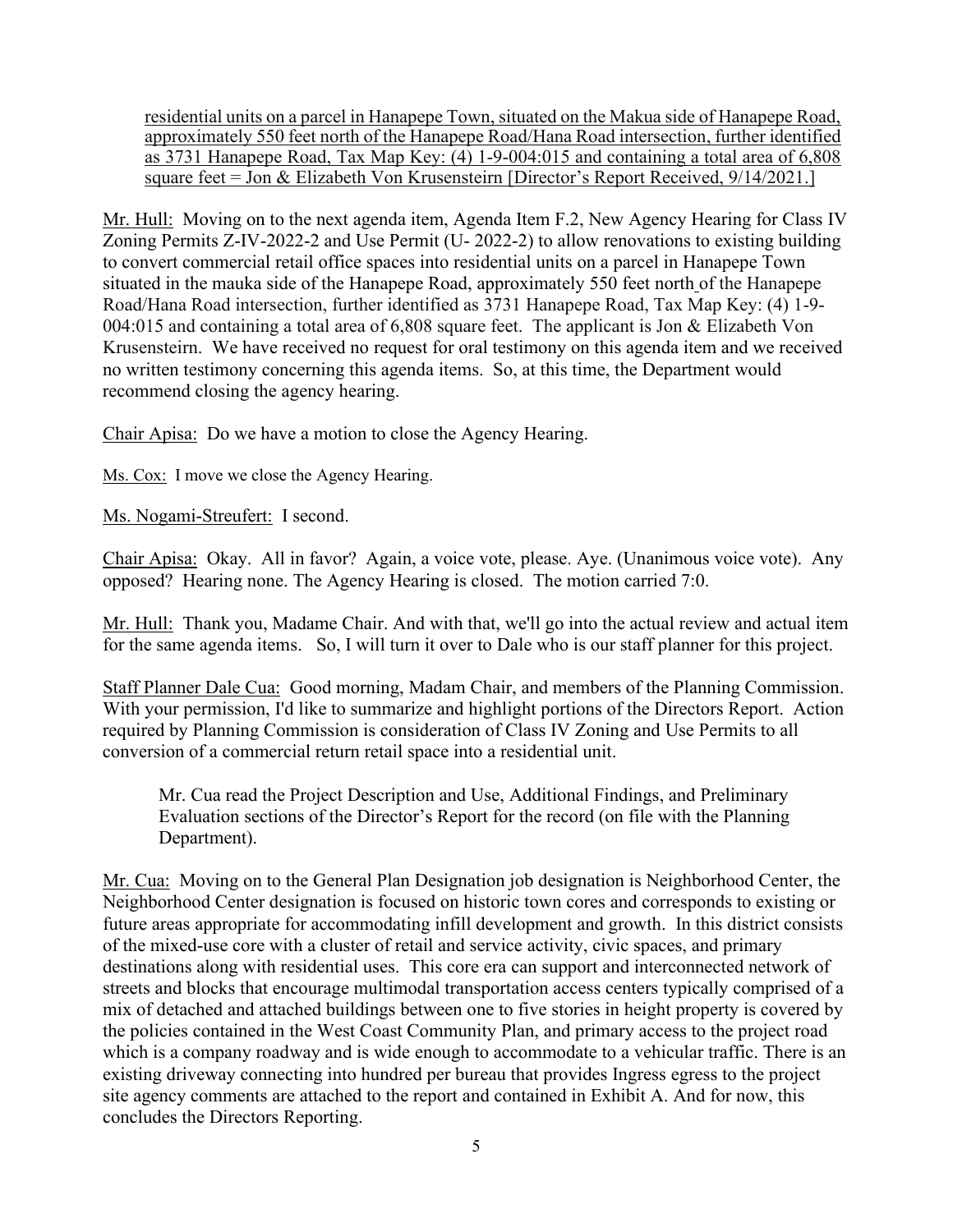Chair Apisa: Thank you, Dale. Is there anyone here for the Applicant?

Mr. Jonathan Chun: Good morning, Madame Chair. Jonathan Chun on behalf of the Applicant. We have reviewed report. We have no comments regarding we agree with his conclusions. We apologize to the Department for not outlining specifically, how many units are going to be on the first-floor ground residence. Originally, that was going to be scheduled to be a commercial unit, but the applicant needed to change his plans at the last minute, because the Fire Department required some cost prohibitive fire code changes to the building. So, they needed to go back to a residential, but it is going to be as represented by Dale, it is going to be a two-bedroom, one bath unit on the front part. Also, for correction or just for the information of the Department that property is on the Hanapepe sewer system and is receiving a sewer bill for the past for, a while already, so he is on the sewer. So, there is no issue regarding to septic system or cesspool, it is sewer line now. But other than that, we are open to any questions to commission might have with the staff might have in regard to the application. Finally, (Unintelligible) as noted by Dale, we are looking at the rear parking. There is enough space to go into the backyard, but what I think the issue of raised by Planning, which is a good one is, if everybody's there the turnaround radius, or the cars would be tight. So, we're asking the architect to go ahead and to relook at the placement of the parking lot of the parking stalls and revise really, maybe to opening up more space in regard to the turnaround area for the cars in the rear. But that can be done. I believe we have a space they just need to place the parking stalls in a proper area where there's turn around sufficient turn around radius for the cars to park.

Chair Apisa: Thank you, Jonathan. Commissioners, any questions on the applicant.

Ms. Nogami-Streufert: I do have a couple. You said that this structure was, the proposed Use has been submitted to the Kauai Historic Preservation Review Commission for review, as well as to cultural practitioners. But it says that you had not received anything back from them. Have you received anything since then?

Mr. Chun: No, we did not. Just to clarify, we have not gone in front of the Historic Preservation Commission. I believe the staff has been in contact with the Historic Preservation Commission for the county. For our, for the cultural practitioners we did talk directly with one person, and she indicated that they, she did not believe there's any cultural significance practices or resources on that property. She was aware of where the store was, but she did not have any specific information herself. She did check with, she said she was checking in with other people, but I have not heard back from her, that has been about it, a year already. Commissioner.

# Ms. Nogami-Streufert: Okay.

Mr. Ako: Chair, I have a question for Mr. Chun. When you make reference to an access of bicycle out there, the reference that is made to customers and tenants. Is that synonymous word that is being used there or will there be customers?

Mr. Chun: There will only be tenants now, yes, my apologies. The original application was for a store in the front as required by the Form Based Code. So, there were there would probably more than likely, there will be no customers per se for a commercial use. The Fire Code requires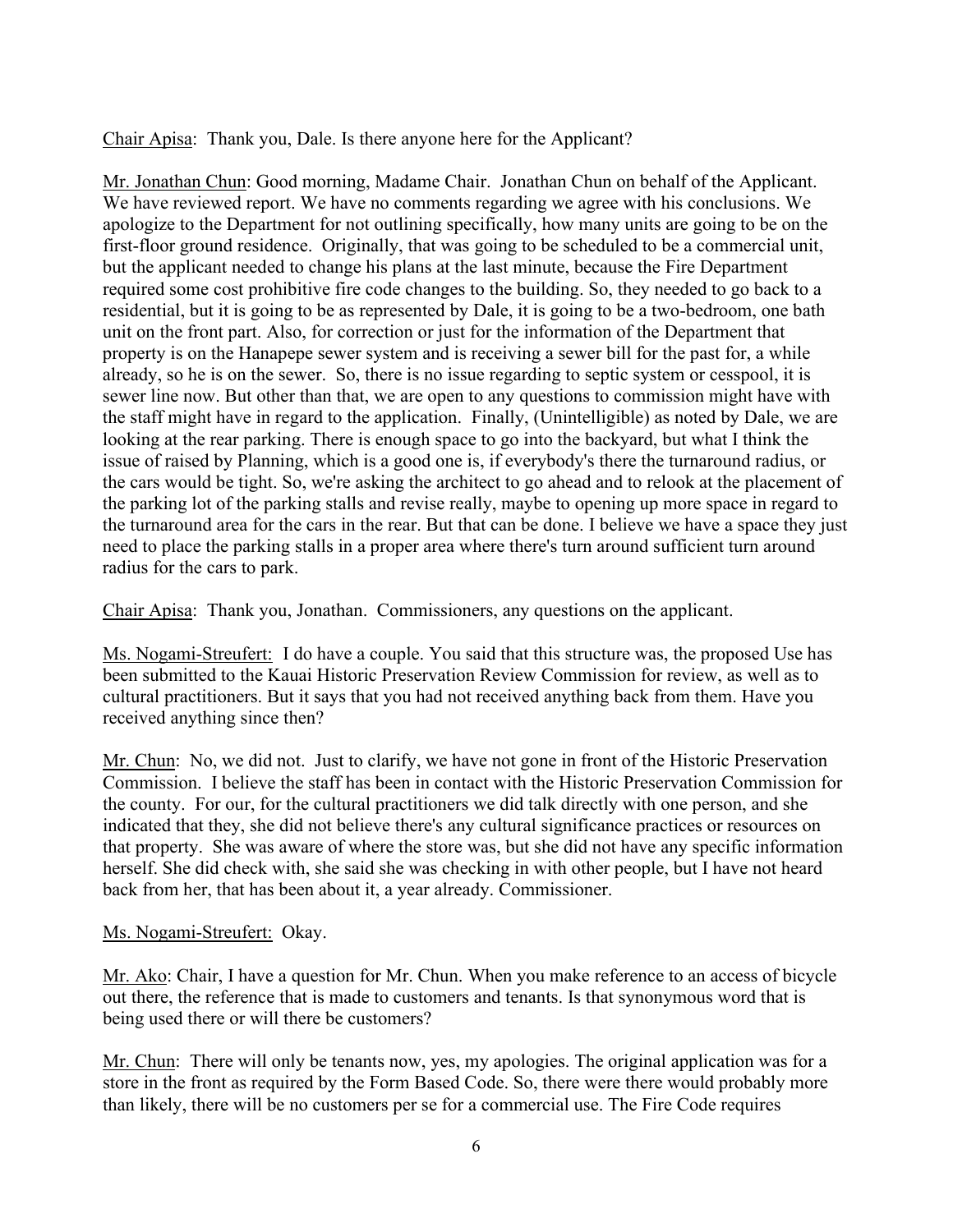substantial fire protection walls between commercial and residential uses, which would have been cost prohibitive, given the older nature of this building.

Mr. Ako: Following up on the parking just for my clarification I guess, you make reference to the fact that we can provide seven (7) off street parking. Now, how does that work, off street parking? Are you in control of those parking's?

Mr. Chun: Yes. The proposed parking plan calls four (4) stalls in the back, in the rear of the building. And then two (2) on the south or left side facing the building from Hanapepe Road, two (2) on the left side, and one (1) on the right side of the building. Not within that setback area, the setback area will be clear for a driveway. So basically, three (3) in front and four (4) in the back.

Mr. Ako: So, the parking is (unintelligible).

Mr. Chun: Yes.

Mr. Ako: I guess the only other question I had was you know the fact about the difference about whether you hooked up to a sewer or not. Does that have to be a change that's made in one of the reports. Maybe that is for Kaaina or…

Mr. Hull: My apologies, Commissioner Ako. I was focusing on different or having a little bit of a technical glitch. What was the question again?

Mr. Ako: I think there's a discrepancy in terms of whether the property is hooked up to the sewage system or not. Yeah, but apparently it is up to a sewer system. If it is, will that require a change in I guess maybe, one of the (unintelligible).

Mr. Hull: I don't believe, but Dale can jump in, but I don't believe we got the response back from or comments back from the Wastewater Division and Public Works. But during the renovations they've been asked to go through the building permit process, and generally you know, just overall speaking. Generally, review on infrastructure for things like wastewater and water are resolved by those respective agencies doing building permit. For the agencies that don't sign off on building permit, we generally pay a little bit more attention too to try to have those requirements put in so like DOT transportation or DLNR or State Historic Preservation Division that comments, you know, kind of requesting upgrades or whatnot. We will pay particular close attention to those because they don't sign off on the building permit, but should the Planning Commission approve this action today, or at some other point. The applicant still has to run it through the building permit process to ensure that the meet, among other things are Wastewater requirements.

Mr. Ako: Thank you.

Chair Apisa: I was curious what the Fire Department requirement was, but I believe you answered that, that there was a protective commercial and residential, is that all or was there anything else?

Mr. Chun: No, that was the most. Thank you, for that question, that was the most onerous requirement. The fire code does require specific firewalls, both walls and floors and ceilings and in this case, it would have been the ceiling between a commercial and residential unit. And in this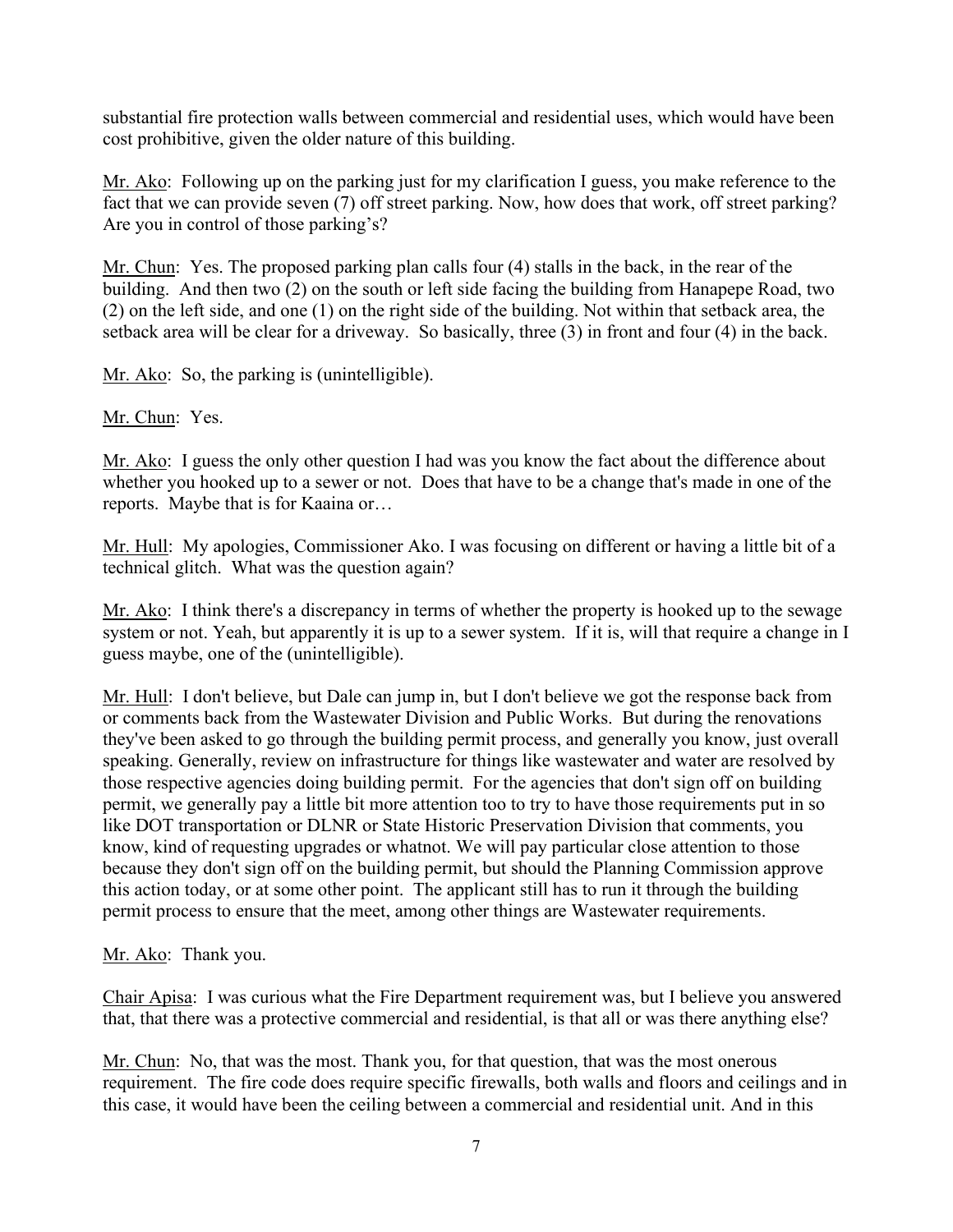case, because it was abutting on the walls and the ceiling, the ceiling would have to have fire resistant in the wall. And I can't remember what the hour was, but the architect and the contract came back to the client indicated that was extremely cost prohibitive to retrofit an older building like that to meet the fire code compliance between residential and commercial.

Chair Apisa: Thank you. Any further questions.

Ms. Cox: I think it's just a comment that I think it's important to note that it is clear, that the fire code for residential is being followed. So, it was just the difference between commercial and residential. Is that correct, Jonathan?

Mr. Chun: Yes, the residential code, we are going to be in compliance with the residential firewall requirements between residential units.

Ms. Cox: Thank you.

Chair Apisa: Questions? Hearing none, I believe we could move to the planner's recommendation.

Mr. Cua: Sure, I'm Commissioners there's a total of 11 Conditions for the application. Would you like me to read them for the record?

Chair Apisa: Yes, I think that would be good. Thank you.

Mr. Cua: Okay. Based on the foregoing evaluation conclusion. It is hereby recommended that the proposed development, involving the conversion of the commercial retail space into a residential unit to Class IV Zoning Permits Z-IV-2022-2 and Use Permit U-2022-2 be approved, with the following Conditions, 1. The project, and its amenities shall be constructed and operated as represented. Any changes to the subject buildings and or operations shall be reviewed by the Department to determine whether Planning Commission review and action is required. 2. As represented the applicant shall provide a total of seven (7) off street parking stalls and accommodations for bicycle parking and storage for the project. However, applicant is made aware that the Planning Director may increase vehicle and bicycle parking requirements, when particular uses or locations of current areas where unusual traffic congestion or conditions exists or are projected. 3. At the time of building permit application, and environmental impact assessment fee of \$1,000 shall be paid pursuant (unintelligible) of the Kauai County Code. 4. Prior to building permit application, the applicant shall resolve the following infrastructure requirements to the set to the satisfaction of the respective agency, and shall submit corresponding communication to the Planning Department that addresses these matters, Subsection a. wastewater treatment for the project through the State Department of Health and the County Department of Public Works and Subsection b. (unintelligible) drainage requirements for the project to the County Department of Public Works Engineering Division. Condition 5. In order to minimize adverse effects on the Federal listed threatened species the Newell's Shearwater and other seabirds, all external lighting shall be only having the following type, downward facing shielded lights, any spotlights in upward or spotlighting of structures landscaping, or the ocean shall be prohibited. 6. The applicant shall comply with the fire code requirements as imposed by the County Fire Department. Drainage flood requirements for the Department of Public Works Engineering Division, Wastewater Departments for the State Department of Health, and the archeological historical requirements of the State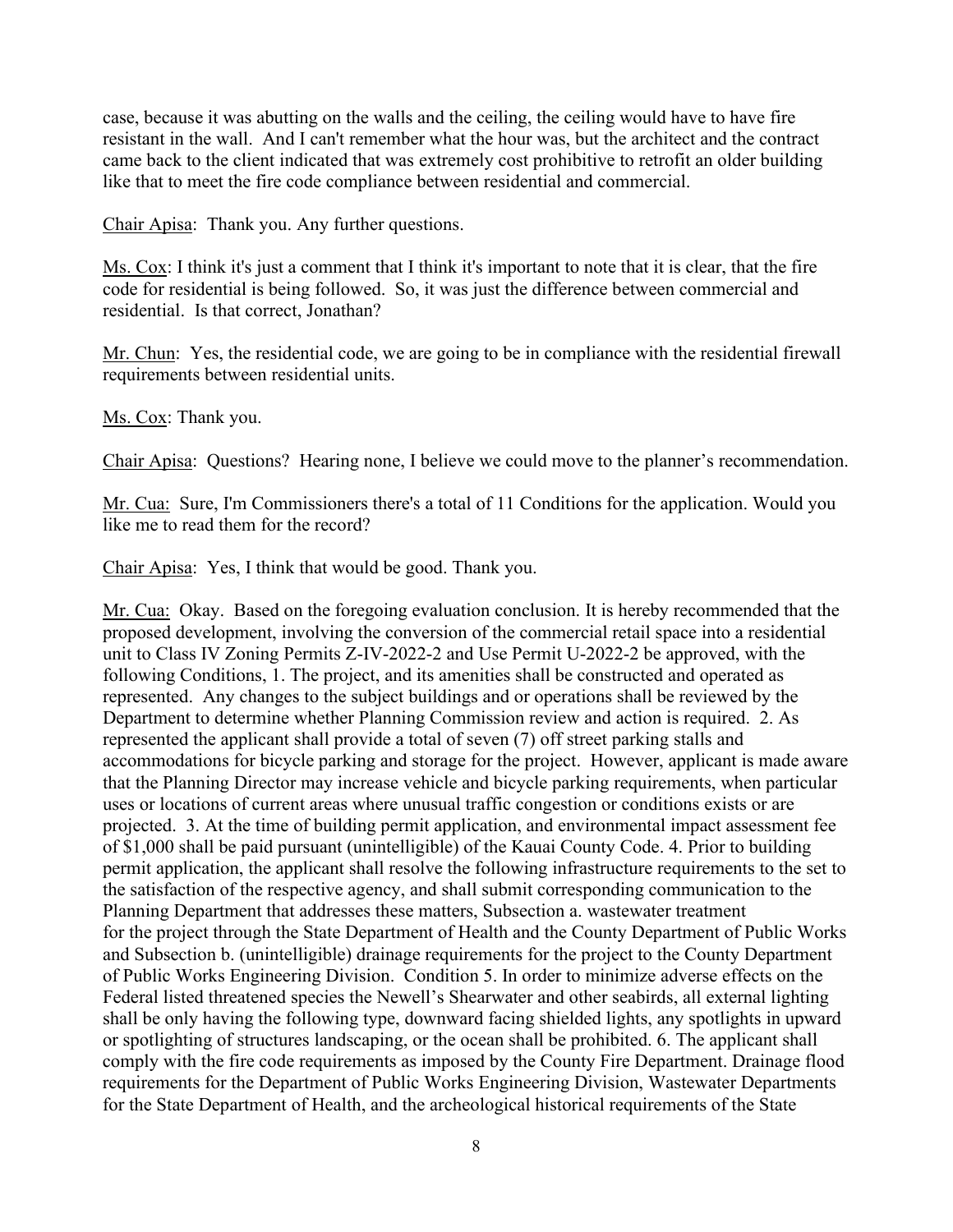Historic Preservation Division. 7. Prior to operation occupancy of the proposed residential unit that confirmation of compliance with the requirements from all reviewing agencies shall be provided to the Planning Department. 8. Applicant shall develop and utilize best management practices during all phases of development in order to minimize erosion, dust, and sedimentation impacts of the project to abutting properties. 9. Applicant shall implement to the possible sustainable building techniques and operational methods for the project, such as Leadership in Energy and Environmental Design, LEED standards or other or another comparable state approved, nationally recognized, and consensus based guideline standard or system, and strategies, which may include what is not limited to, recycling, natural lighting, extensive landscaping, solar panels, low energy fixtures, low energy lighting, and other similar methods and techniques. All such proposals shall be reflected on the plan subject submitted for a building permit review. 10. Applicant is advised that prior to construction and were used additional government agent agency conditions may be imposed. There shall be the applicant's responsibility to resolve those conditions with their respective agency. And 11. Planning Commission reserves the right to add or delete conditions of approval in order to address or mitigate unforeseen impacts this project may create or revoke the permit through proper procedures should conditions of approval be violated, or adverse impacts be created that cannot be properly addressed. That concludes the Department's recommendations for the project.

Chair Apisa: Thank you very much, Dale. Any commissioners have any further comments or questions of the applicant, or the planner? Hearing none, would someone like to make a motion.

Ms. Nogami-Streufert: I moved to approve the Class IV Zoning Permits Z-IV-2022-2 and Use Permit U-2022-2.

Ms. Cox: I second emotion.

Chair Apisa: Is there a second? Thank you. Any further discussion on the matter? Hearing none. Call for a roll call vote please, Kaaina.

Mr. Hull: Roll call, Madam Chair. Commissioner Ako?

Mr. Ako: Aye.

Mr. Hull: Commissioner Chiba?

Mr. Chiba: Aye.

Mr. Hull: Commissioner Cox?

Ms. Cox: Aye.

Mr. Hull: Commissioner DeGracia?

Mr. DeGracia: Aye.

Mr. Hull: Commissioner Otsuka?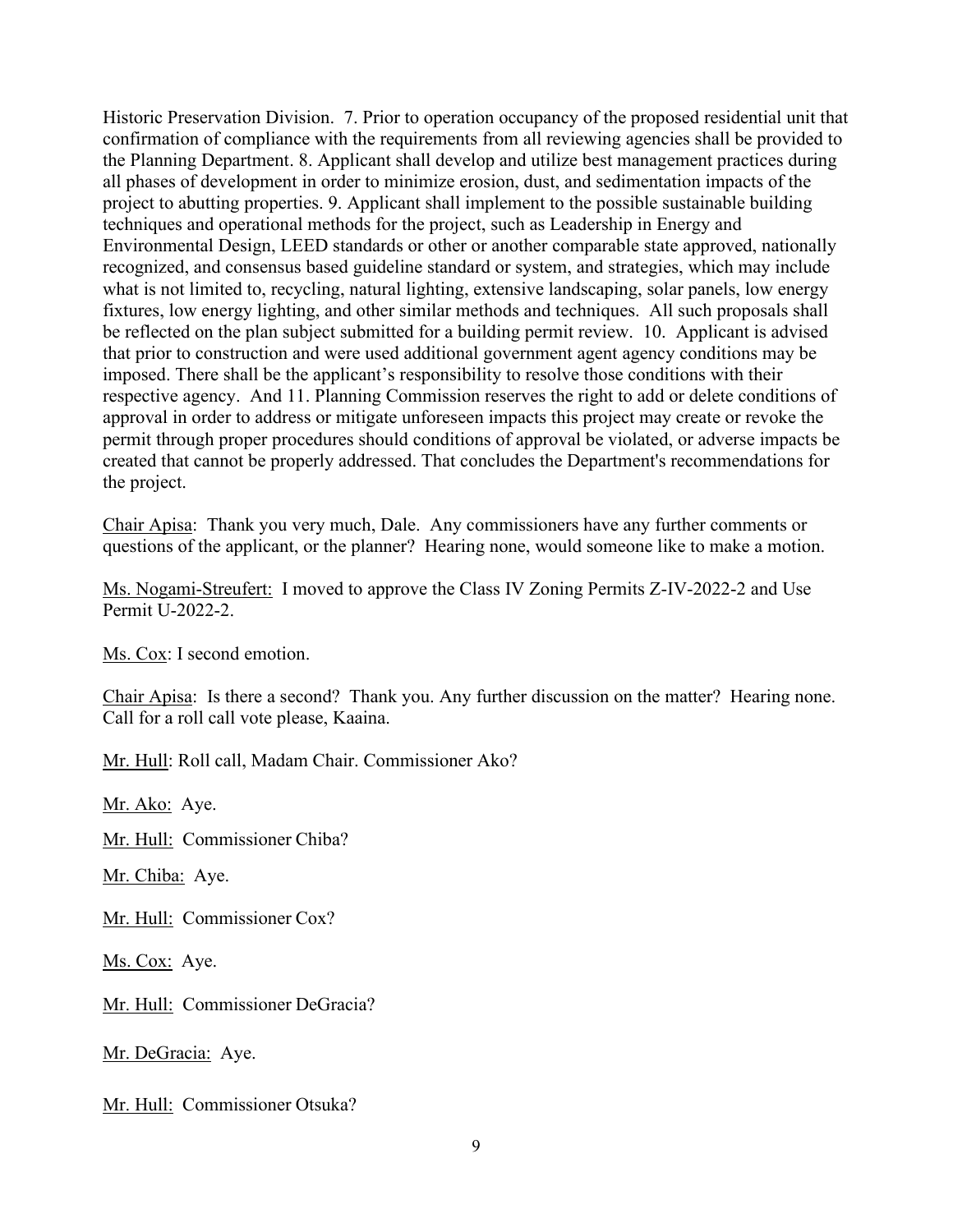Ms. Otsuka: Aye.

Mr. Hull: Commissioner Streufert?

Ms. Nogami-Streufert: Aye.

Mr. Hull: Chair Apisa?

Chair Apisa: Aye.

Mr. Hull: Motion Passes 7:0, Madame Chair.

Continued Public Hearing

Mr. Hull: Moving next, we have no Continued Public Hearings.

New Public Hearing

Mr. Hull: Next, we have no New Public Hearing.

All remaining public testimony pursuant to HRS 92 (Sunshine Law)

# **CONSENT CALENDAR**

Status Reports

2021 status report regarding Class IV Zoning Permit Z-IV-2015-8, Project Development Use Permit PDU-2015-7, Variance Permit V-2015-1 and Special Management Area Use Permit SMA(U)-2015-6 at TAX Map Key 4-1-033:004 (por.), 005, 007, 011, and 017 and 4-1- 005:014 and 017 (the "permits"), with approval conditions as set forth in letter dated December 31, 2018 from the Planning Commission of the County of Kauai (the "Conditions") with Coco Palms Hui LLC, as Applicant ("Applicant").

Mr. Hull: So, we're on to Item G, Consent Calendar. A consent calendar is generally just automatically approved or excuse me, its automatically received, unless a commissioner, or the Commission would like to make a motion to remove this status report concerning Coco Palms and put it on the communication section of the agenda to receive the report. So, the applicants are here to give a presentation but that was just a status update. In order to get that presentation, we need a motion to remove off the consent calendar place in the communication section of the agenda.

Chair Apisa: Do we have such a motion to move it off the consent calendar and place it on the communication portion.

Ms. Cox: I need clarification, Kaaina. So, if we want to discuss the status report or conditions, then we would remove it from the consent communications that correct?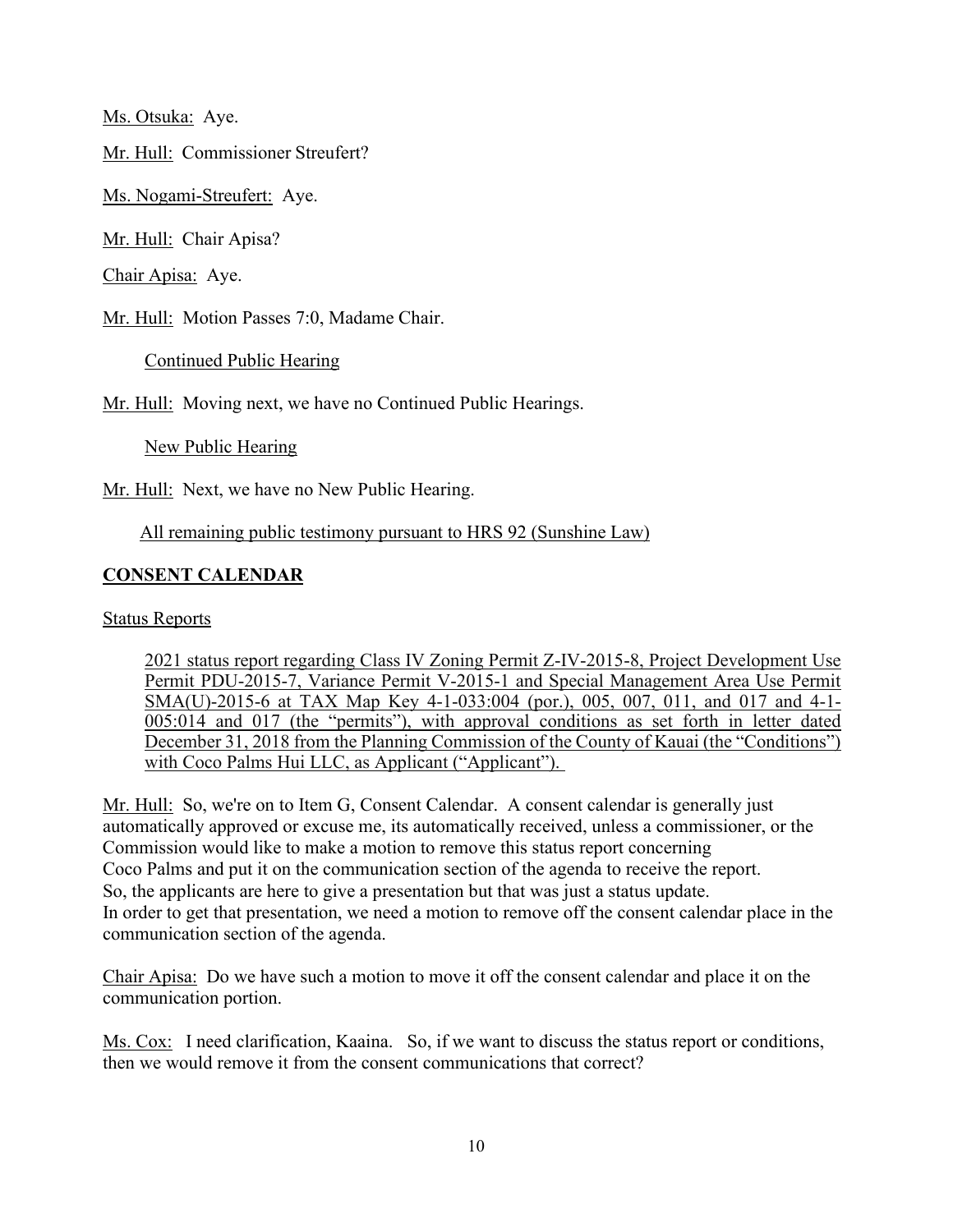Mr. Hull: Correct, as well as to even receive the presentation. The applicant has logged in and is prepared to provide a presentation, but in order for it even to be presented or discussed it needs to be placed on the communication of section of the agenda. Status reports happening for several projects and generally, the Commission just asks or only receives it if it has certain questions. But generally, status portions are just to accepted it and that's the case here. But I have a feeling that the Commission wants to get the presentation and discuss it, so in order to do so, we just need a motion to move this Consent Calendar agenda items status report to the communication section of the agenda.

Ms. Cox: In that case, I make a motion to move this Status Report Agenda Item from just the Consent Calendar to the Communications.

Ms. Otsuka: I second.

Chair Apisa: All in favor? Aye. Voice call, please. (Unanimous voice vote). Any opposed. Hearing none. Motion carried 7:0.

# **COMMUNICATIONS**

2021 status report regarding Class IV Zoning Permit Z-IV-2015-8, Project Development Use Permit PDU-2015-7, Variance Permit V-2015-1 and Special Management Area Use Permit SMA(U)-2015-6 at TAX Map Key 4-1-033:004 (por.), 005, 007, 011, and 017 and 4-1- 005:014 and 017 (the "permits"), with approval conditions as set forth in letter dated December 31, 2018 from the Planning Commission of the County of Kauai (the "Conditions") with Coco Palms Hui LLC, as Applicant ("Applicant").

Chair Apisa: It is the 2021 Status Report regarding Class IV Zoning Permit Z-IV-2015-8, Project Development Use Permit PDU-2015- 7, Variance Permit V-2015-1, and Special Management Area Use Permit A (U)-2015-6 is moved to our Communications.

Mr. Hull: Thank you, Madame Chair, and members of the Commission. So, with that, just as a reminder, your Packet does have 80 letters pertaining to this agenda item. Before I turn it over to the applicant folks to give their status update and answer any questions you folks out. Just as a reminder to the Commission, as well as to the members of the public that may be viewing this meeting. We received a considerable amount of testimony, asking that the Commission, take action in some form or another to modify or revoke the permits. The Commission does have the authority to modify and revoke any permits that were previously issue and Planning Commission. But to be clear, this is a status report, update. You can ask questions and it may lead the commission to look at possibly modifying conditions or the permits, but it'll have to be further agenda is to do so. What we have today, is just a status report for the, for the Commission and the applicant to kind of go over and review, but any further actions would necessitate an actual general business item, general business item agenda for this particular matter. That's just for clarification. With that, I'll turn it over to I believe, Chad and Leaf are here to kind of give this update from there. Chad, I believe you guys can unmute and turn on your video capabilities when you're ready.

Chair Apisa: And Kaaina, thank you very much for clarifying that, because I think there was a lot of, not clarity about it so thank you.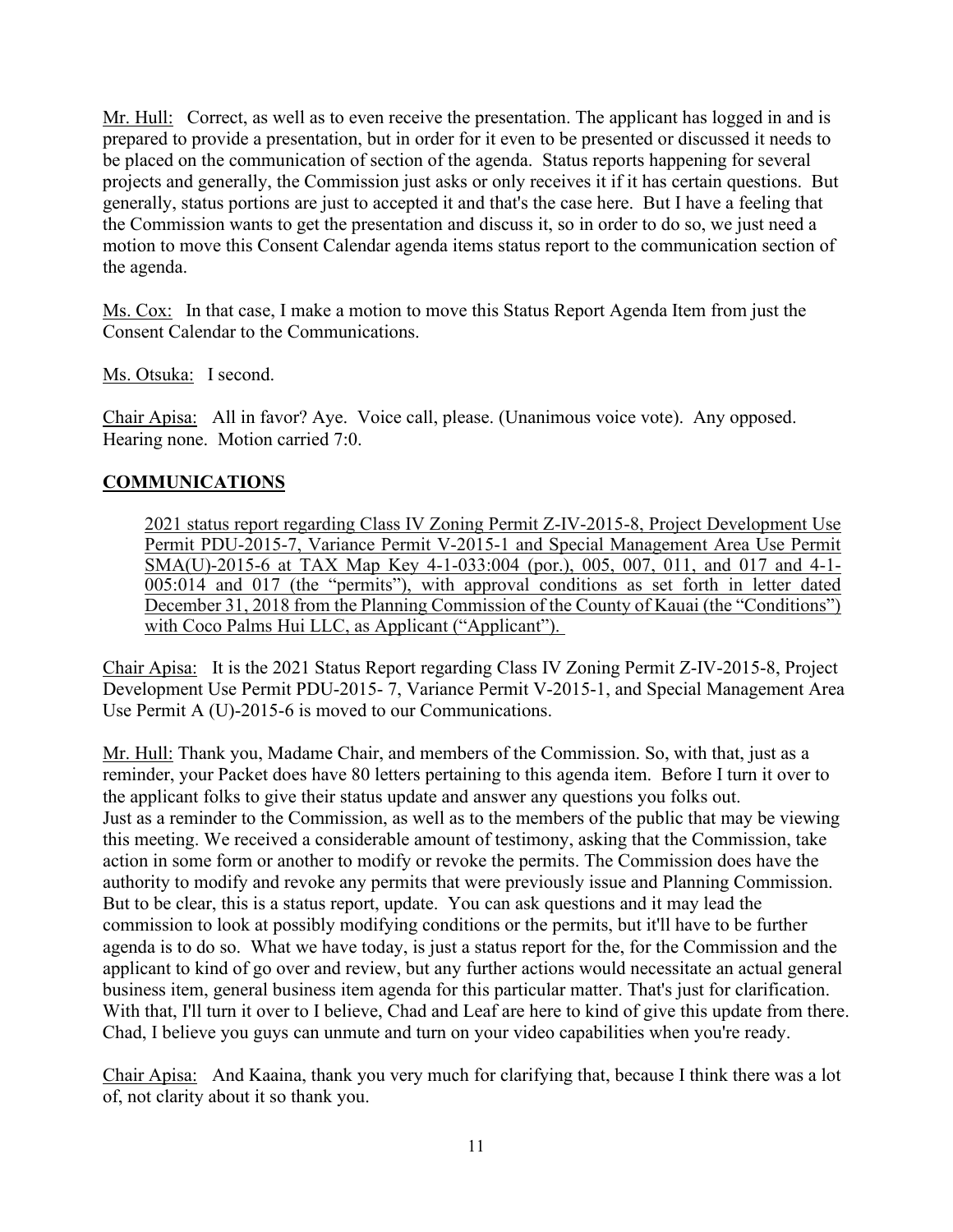Mr. Chad DeCoursey: Hi Commission, I'm Chad DeCoursey representative of PCG. Leif Erickson is there on the islands, and he'll be taking most of our presentation.

Mr. Leif Erickson: Awesome. Thank you, Chad. Thank you, Commissioners for your time this morning. Like Chad said my name is Leif Ericson I'm over here on Oahu. Awesome that we have this technology that we can keep things moving along, so thank you, thank you so much for your time, to allow us to provide this update on the progress of the Cocoa Palms Project. So, we represent Private Capital Group, PCG. We represent the lenders that made the original loan to Cocoa Palms Hui, LLC, in 2016, to finance the acquisition and the initial demolition of the property. I've been assigned to just work on this project during the transition of ownership from previous ownership to the lenders, as this foreclosure process comes to completion. PCG is nearing the conclusion of the foreclosure process. The court did a point a commissioner, who took the property through the pre closure process and advertise the foreclosure sale. The Commissioner held in an auction, this year. In July, around the 20th believe is the 26th, and the confirmation hearing was just held about a week ago, September 18. So according to our local and local Hawaii Council, the next steps will be for the judge to issue an order confirming the sale, and then approximately 35 days later, PCG nominees should close on the property, transferring the ownership, out of Coco Palms, Hui, LLC, into a new entity.

Previously, Stillwater provided you recent updates on the Coco Palms Project. And provided the required June 30 updated permit condition status report. And we felt as representatives from PCG on behalf of our potential buyer that we would present those to you at this time. We just want you to be aware that all the previous owners and principals, with Coco palms Hui, LLC, and the project and had no involvement with the property for several years now, and aren't involved at all moving forward as this, as we move forward with the project now. Just an update on some of the ongoing maintenance. We've worked hard to progress and keep the property nearest to the highway clear and managed the vegetation there. We've also been working very closely with the DLNR and the police to create an execute a plan to remove additional the breeze, the junk cars on the mauka side of the property, along with just clearing large portions of the property to make it easier to patrol, and obviously prevent trespassers from illegally occupying the property.

So, our buyers the potential buyers have put up, significant capital and escrow and funding to pay for the process to receive approval on all the permits for the project, and the potential buyers familiar. We've made it very apparent to them, of the conditions that need to be met, that are required to comply with the project and also, they are familiar with the affordable housing condition as well. This year we've made some significant progress. Thanks to our architect there on the island, Ron Agor, the architect who's been working on the project and updating both of us here at PCG, and the buyer regarding the status of each permit. Chad does have a permit matrix available. If there was, if there's time, we could, we can present that to you now, and Ron Agor can share any additional information. Along with that, just so that you can see the progress that we've made over, you know this this year and in moving things forward.

Mr. DeCoursey: For the Commissioners, please let me know if I need to zoom in or if you can see that screen?

Chair Apisa: Visible to me. Thank you. Okay.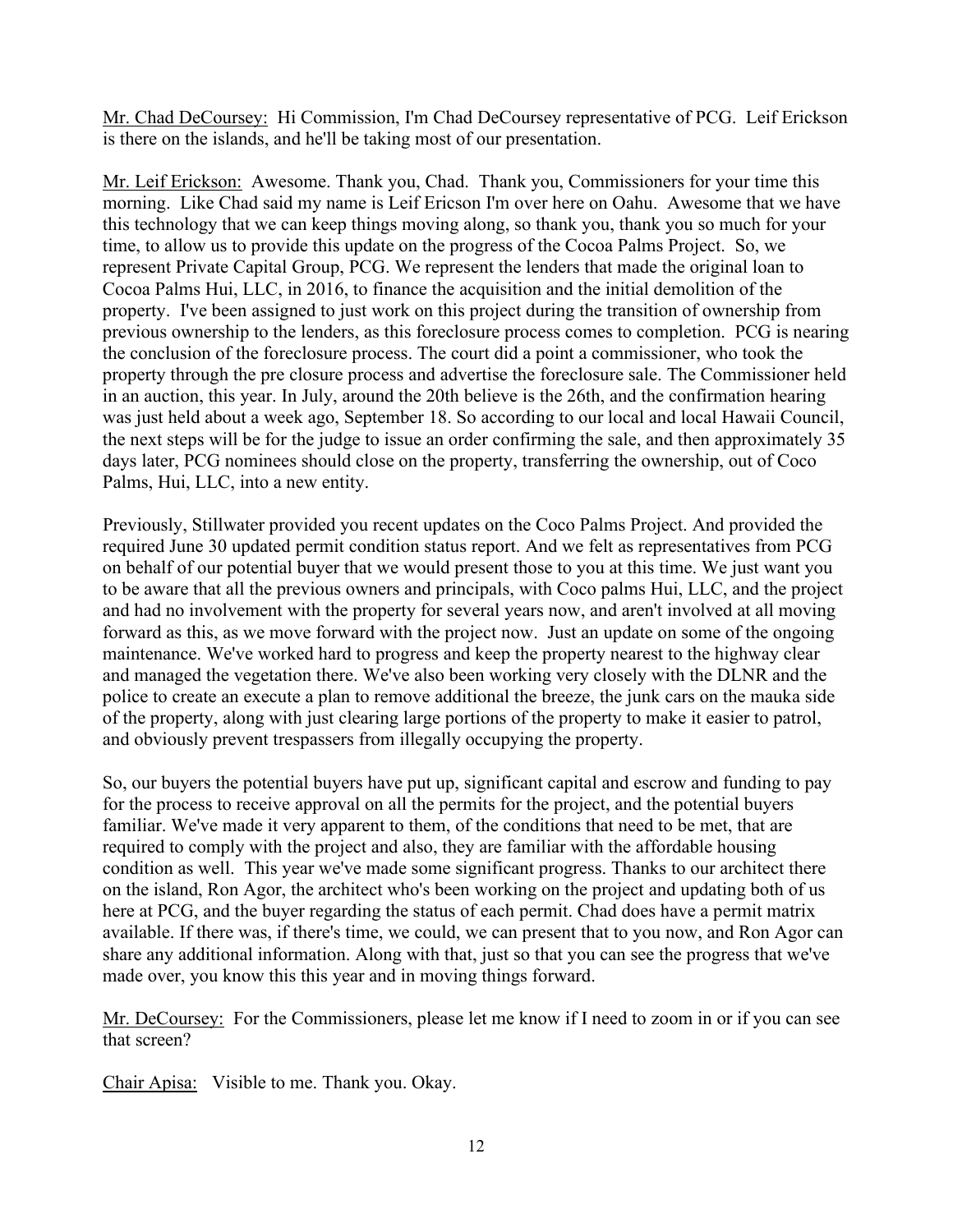Mr. Ron Agor: Okay. Should I chime in?

Mr. DeCoursey: That would be great, Ron.

Mr. Agor: Okay, could you go to page two first.

Mr. DeCoursey: Sure.

Mr. Agor: I'd like to mention that the Cultural Center site, which is mauka of the Kukui Grove concerns 4 building permits. And we found out earlier in the year, that the site, did not have a water meter. Coco Palms was providing a line from the Coco Palms Resorts site to the cultural center. So, we applied for a water meter in early January, and again, we submitted in May, and as of today, we have not heard from the Water Department. So, there's no anticipation of when we're going to get the water meter for those for permits, and we may resort to going back to the old way of running a water line from the, from the resort to the cultural center. I'd like to talk about the 25 permits, that are on the hotel site and Seashell Restaurant. If we can go to page one. As of July, off the 25 permits on the hotel site and the Seashell Restaurant. We've had 18 permits approved after that date. And as far as the Department of Water is concerned, they had signed off on 21 permits. And the Sewer Department had signed up on 18 permits. 22, I'm sorry, 22 permits. In July, the Department of Water and Sewer had raised a couple of issues that they were concerned with. I met with the Department of Water, and we resolve the issues that they had in terms of what they needed from us to proceed. And we had submitted those documents to them, and they're under review now. And the Sewer Department also had some new concerns. I met with Don and Troy from Wastewater and County Engineers Office, and we had discussed their concerns, and we feel like it's their concerns is not a showstopper and we're working through it, to come up with a language of conditions of approval for the sewer. So, those are the major issues that we're having with receiving all the permits. We have, we have basically 7 permits left on the hotel sites to complete the process and get final approval, and I anticipate hopefully getting this done within 30 days. So that's the conclusion of my updated status for the permits.

Mr. DeCoursey: Thank you, Ron. Thank you, Commissioners. Do you have any questions that we can address for you?

Chair Apisa: Hearing any?

Ms. Cox: I have. Donna, I'm just a little confused about what we are, how we do things. So, I think I need a little more clarification from Kaaina. First, I want to thank you for your report your status you know, update Leif that was very helpful. But I know one of the conditions, originally, which we reported on in your report and which also the Directors Report mentioned, was that was condition 26 which is that the right to add or delete conditions of approval to address things that haven't been looked at, you know, unforeseen impacts. And I think we have some of those with climate change, and with shoreline setback etc. So I don't know, Kaaina, this is do we raise those now or is this is what you mean about we accept the status report and then we put that on an agenda? I just don't want to miss the opportunity to recognize there are some issues we need to discuss.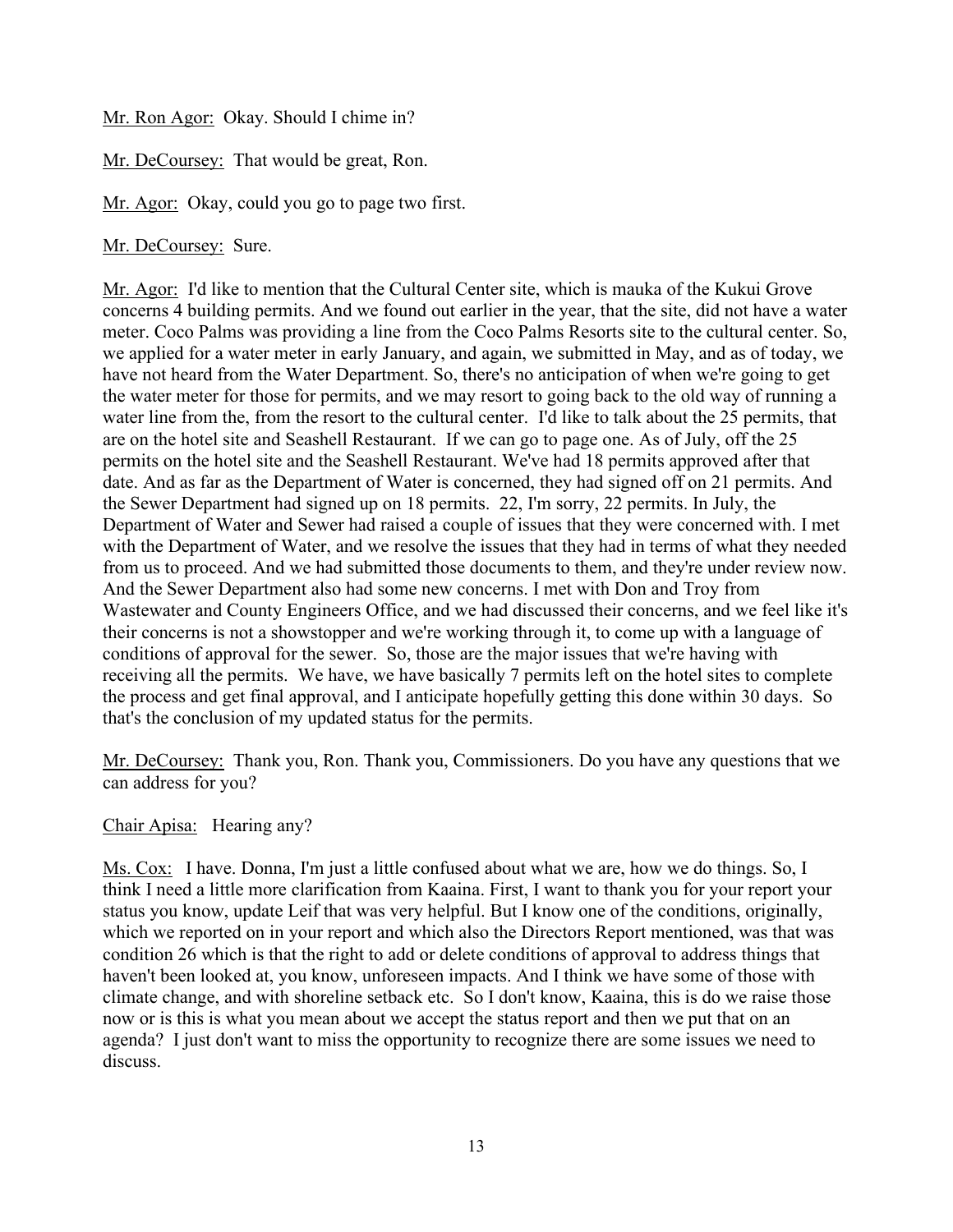Mr. Hull: No. Thank you, Commissioner Cox. It's an absolutely appropriate time to discuss, you know, the status report that was given by the applicant. And you, the commission certainly can discuss the concerns it may have, or each individual Commissioner may have with conditions as they stand or because I think you're like you're getting at, what could be perceived as out of date conditions, and have that conversation with the applicants. Should a commissioner or the commission want to modify a condition. You're certainly free to ask the applicant if they're willing to accept a modified condition under a proposal parameter. But ultimately, if the commission wants to take action, modify the to modify the permits, then it needs to be agendized as the, as either a modification to the permits, or a revocation of the permits, quite honestly and, you know, there's some questions you may want to ask your legal counsel on this. But right, like if, if you were to, you know convey to the applicant that and this is just an example, I'm not saying it should be. Just as example, the Commission feels, it may be appropriate to try to use something that outlandish. "It needs to provide you know, daycare for Wailua." Right. If the applicant says, "oh, yes, we are willing to provide daycare." Then, you know, it could be agendized for modifications of permits go relatively smoothly. However, the applicant objection says, "no, we feel that it's an unproportionally Nexus to the permits as they were granted." Then, more than likely it's going to legal proceedings under a contested case, to essentially vet out whether or not to vet out the Nexus and allow the applicant to exercise their legal authority to object to that condition. So, that is not too convoluted, Laura might be able to get in a bit more with you, but absolutely feel free to have discussions with the applicant. And if you're looking at possible amendments to the conditions, having that discussion with them. It's just that the actual amendments itself must be scheduled in a separate agenda item.

Ms. Cox: I see. Okay, thank you. I think that clarifies it. At least it knows I can go ahead with concerns because I do have a couple of concerns that came up from our testimony that we received. One of them is the shoreline survey and the SM a permit, that we're not I guess that there was an exemption but that was an earlier applicant, and that that has never been done. That's one of my concerns and another concern is the Terry Lily's letter about the, and I'm wondering because we have a fish and wildlife report but it's from 2015, which was you know, quite a long time ago so again that perhaps is outdated. And then my third concern, is that climate change the impact of climate change, which this is a property that certainly is facing going to face that, already is facing and in the Wailua area.

Mr. DeCoursey: Thank you for the thoughts. I'm not sure if there's a specific response at this time. I would thank you for pointing out condition 26. I would just clarify that our understanding is that the subsequent changes to this project as proposed by the applicant is kind of what triggers additional condition. So, if we make changes, then I think it's fully within the meaning of that section 26, that additional conditions could arise. However, I'm not certain that we would agree that additional conditions can be imposed. I think like what Kaaina has talked about.

Ms. Cox: So Kaaina, I guess one of my questions is, I guess it is a question then to you. What about Theresa Chico's letter requiring the shoreline survey and applying for the SM a permit. Is this a case of if we want to make that amendment, then that we have to agenda is that is that or can you explain why we're not doing that, why we're not insisting that that happened.

Mr. Hull: Yeah, so thanks, Commissioner Cox. Under the status update its just receiving the status, but as we're bringing up in as was previously discussed, you know, if there are concerns that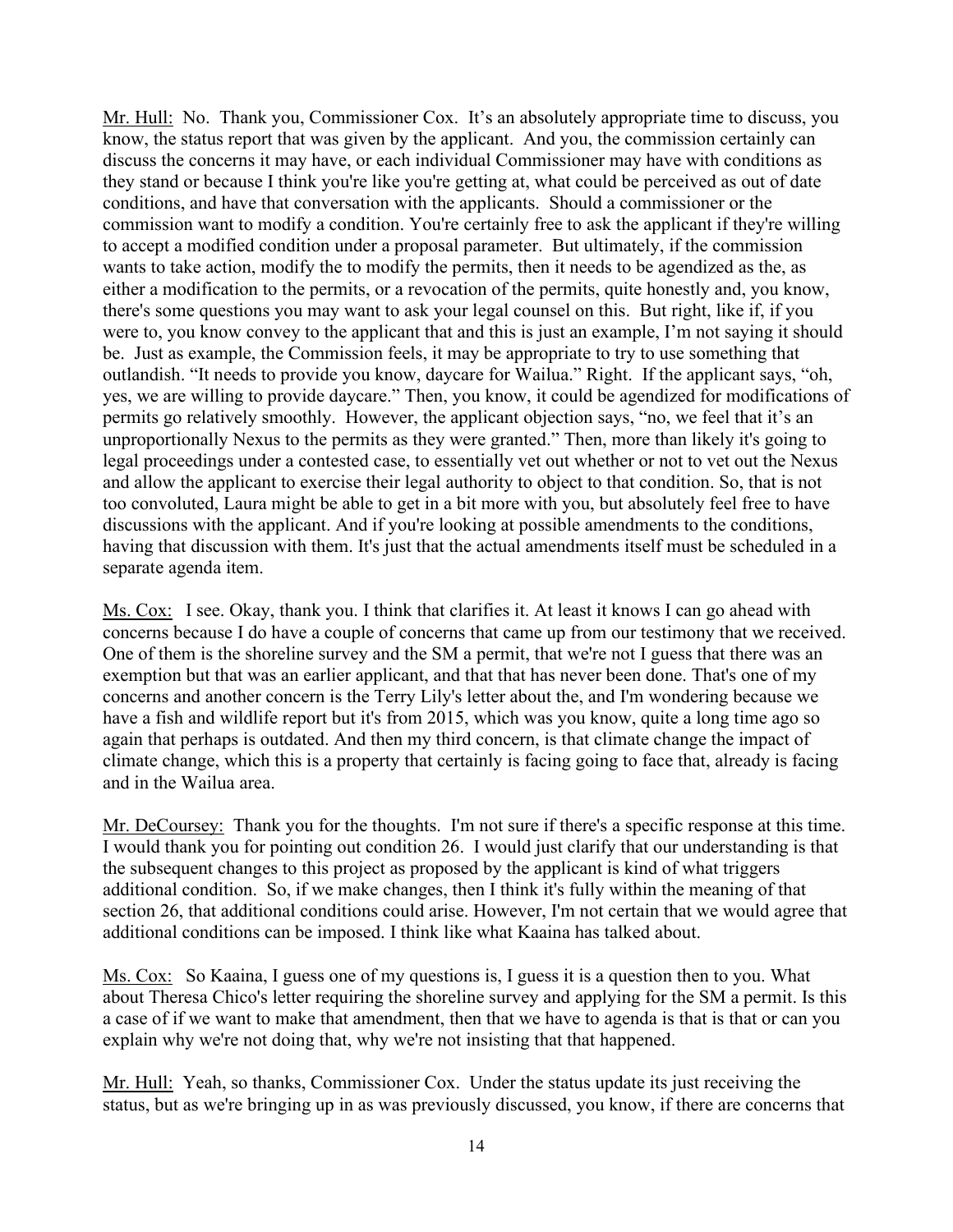a commissioner, or commissioners may have about the conditions. And, you know, the surrounding environment that has evolved since the conditions were originally imposed. You can completely have that conversation, to go into why it wasn't required and at the onset of these problems back in 2015? My standing is that both the Planning Director and Department in consultation with the county attorneys at the time, had to review the application under the Iniki Ordinance. Which at that time, basically, allowed for proposed structures that had been uses that have been damaged in the Iniki event. It allowed them to be put back in the place that they originally were, however, it necessitated getting the full gamut of permit requirements that were in place in 1993 when the event occurred. So, the Department at the time, saw that there definitely was Use permit process, a Cass IV permit process, and an SMA permit process in 1993, that would have been applied to this proposal when it happened.

There was no shoreline setback ordinance though, back in 1993. So, the in the records there actually is an application for trying set back shoreline determination, that actually has the applicant signature on or the representative signature on it, but ultimately, that was never acted upon, because it was determined, I guess, in 2015, because there was no shoreline setback ordinance, it cannot apply the shoreline setback ordinance retro actively on or within the Iniki ordinance paradigm, if you will. So, at that time, it was not required of them to do the shoreline survey. And so, you know, I think, excuse me. If it would absolutely in the best interest of the landowner with building permits to be aware of the impacts of coastal erosion and sea level rise, particularly passive flooding, as is projected to happen on this property. Just overall for the structures wellbeing so they move forward. But as a requirement the permits never installed that back in 2015. If the Commission would like to make that a requirement and amend the proposal existing conditions of approval to necessitate a showing setback survey be done. And ultimately say, you know, the structures be moved outside of the setback of any of the proposed structures within the setback. That can be proposed and acted upon. But, if the applicants object to that. More than likely, it would have to go through a petition for revocation proceedings or to modify the permits under a contest to keep hearing.

Ms. Cox: Well, I for one would like to it to be a requirement. I don't know how other Commissioners feel, but there it's very clear to me that this is an area that has, we know from all the studies that this is an area, and we also know from just looking outside. If when you drive by, that this is an area that has real potential for problems with sea level rise and erosion.

Ms. Nogami-Streufert: So, just a point of clarification right now. As I recall, Mr. Eric and saying that the sale hasn't closed yet. Is that correct? So, are we talking to the correct people?

Ms. Cox: That's a good question.

Mr. Erickson: So, so yeah, you know, we have a, there's a potential buyer. And that's what we've been working on for the past three years is to close those permits, because the purchaser can't buy the property or close on the property, till all those permits are in place. And that's been our process as we've been going through this for years now trying to work that all out and get all the permits, up to date and approved by you guys and by each of the authorities to move forward with the sale.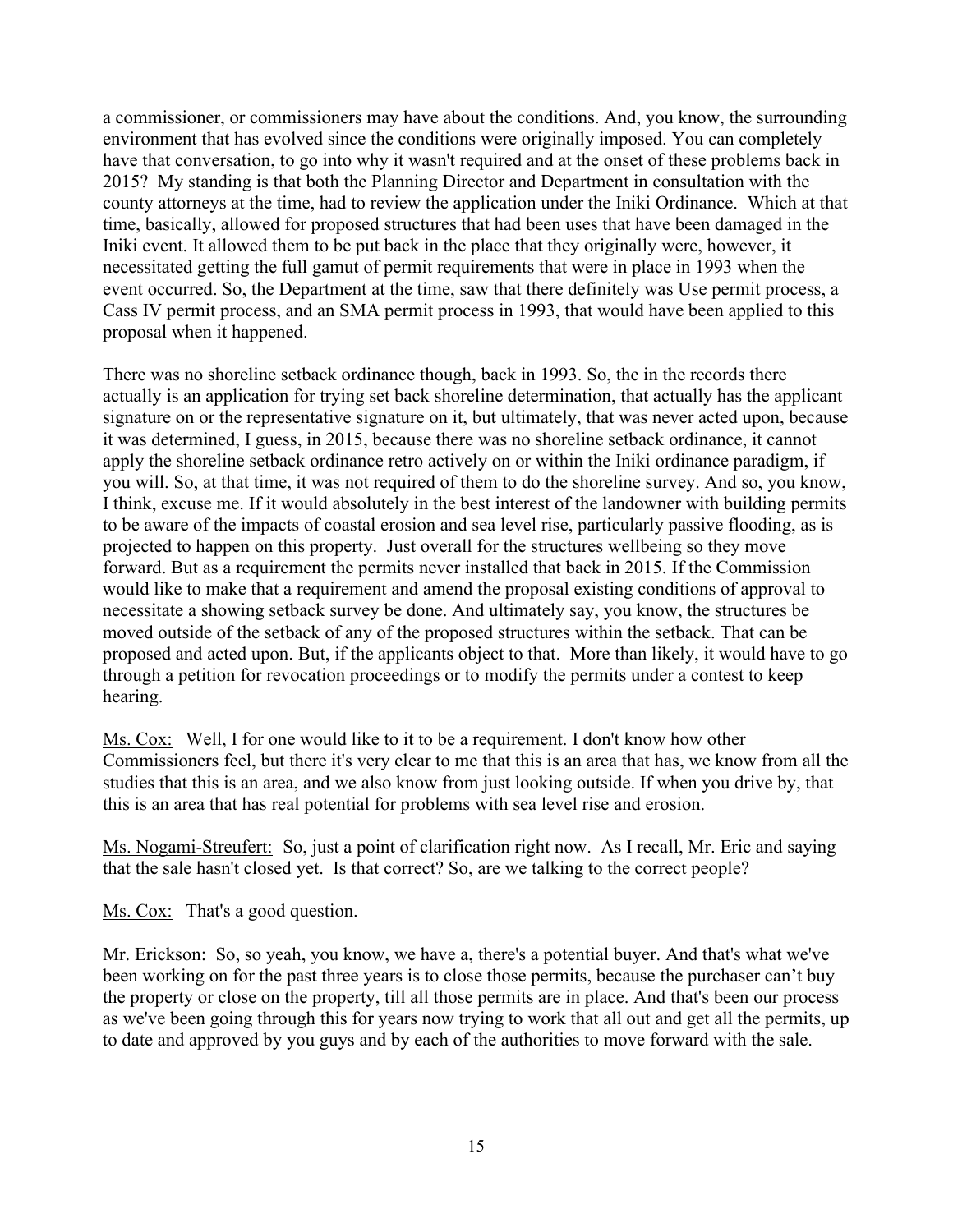Chair Apisa: A point of clarification. And I think if the question may be the limbo status of PCG having titled, but I think that's just a matter of processing through the courts, in essence, they are the owner. Is that correct?

Mr. DeCoursey: So as of the current date, we're not the PCG or the lenders are not the owners on title. It's still held in Coco Palms Hui, and so, it's still pending via the, I mean we need the courts final order approving the confirmation hearing. And then it's approximately 35 days to close. Once that closing has happened, then then title will officially transfer to the lenders who then hope to close with a potential buyer.

Chair Apisa: But the court has confirmed the foreclosure auction sale, correct?

Mr. DeCoursey: The hearing has been held, the official order confirming the sale has not been entered by the judge. A draft is circulating among the parties currently

Chair Apisa: I think it's all a logistics issue primarily.

Mr. DeCoursey: That's correct.

Chair Apisa: So today, we're talking to PCG, who is in process of obtaining title likely within the next month or shortly thereafter?

Mr. DeCoursey: That's our hope.

Chair Apisa: Expectation.

Mr. DeCoursey: Expectation, yes. Thank you, Commissioner.

Mr. Ako: Madam Chair, I have a question.

Chair Apisa: Yes?

Mr. Ako: Following up on that. So, if for some reason this Commission decides that an SMA assessment needs to be done. Is it just a matter of timing, in terms of who needs to do the assessment? And before the 35 days then this group will do it after the sale is sealed and closed (unintelligible), because it has been done before the sale is closed. Does that also depend upon when the commission again, are able to make this a requirement? What is the timing of this?

Mr. Hull: For, I think, for the, and just a minor correction, Commissioner Ako. They did an SMA Assessment, Special Management Assessment, and got the SMA Permits. In with Commissioner Cox was talking about, was the shoreline setback determination, which is very, you know they function in tandem with each other just as a separate process. The shoreline setback determination would necessitate a try and set back survey, which takes anywhere from six (6) to eight (8) months to do. Because you not only survey the shoreline, but the applicant would also have to go through a public hearing process with the state for them to accept that determination of where the shoreline is. So that's just a six (6) to eight (8) process by itself. But then we can ask the applicants if they're open to it. If they consent to it, it could take six (6) to eight (8) months. If they don't consent to it,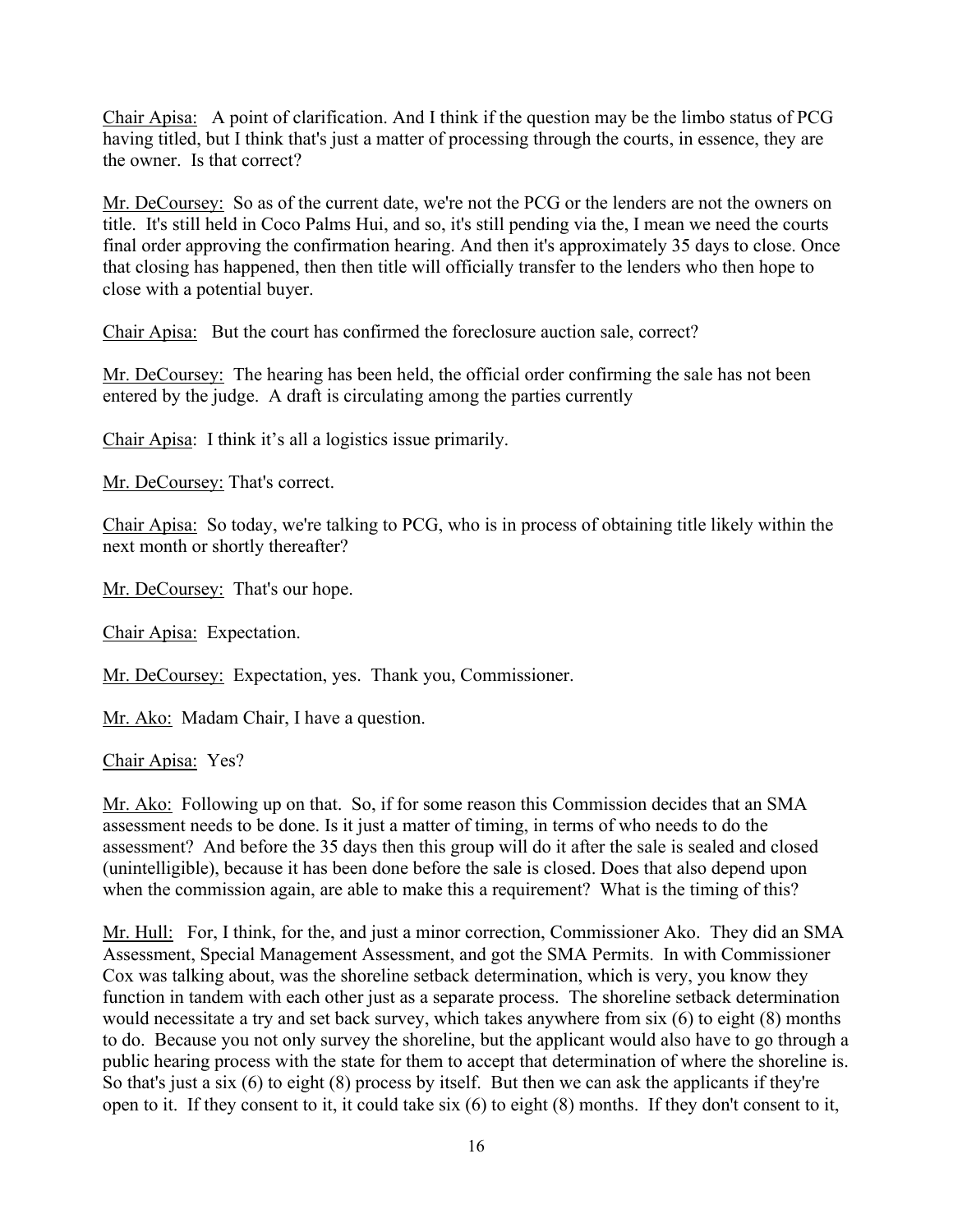it could be a fairly lengthy process. Because more than likely if they object to it, you will have to go into some form of contested case hearing process to determine whether or not the condition would be amended. And then the average time, for conduct the case here in right now, is one to two years now.

Mr. Ako: If the sale does go through without the shoreline setback. Let's assume that something does happen, that is somebody gets hurt within the process of whatever theorize reasons might be. At that point in time, is there any liability that the County could possibly encounter knowing the fact that, you know, this sale went through, it went through the Planning Commission, there was no shoreline step back, and knowingly (unintelligible).

Mr. Hull: I would have to defer that to legal counsel for that question, Commissioner Ako.

Deputy County Attorney Laura Barzilai: Hi Laura, County Attorney's Office. Commissioner Ako, your question is whether, could you please restate your question.

Mr. Ako: Yeah, you know if there is no assessment that is shoreline assessment that is done. Say down the road, water comes into the project, and somebody gets hurt in there, is there a possibility that the county now become liable, because they have approved the (unintelligible) of shoreline setback.

Ms. Barzilai: I think the preliminary answer is that we are not faced with that immediately and at such time, as that may happen in the future. Once the high watermark is rising, the state will step into attach the land at that point, and I believe that a seawall probably will be constructed to alleviate that problem. So would probably be a state function. Yeah, prevent any liability to the county.

Mr. Hull: Yeah. And just to say, as far Ms. Barzilai's comment. There's always questions about sea level rise, and flooding impacts. And so, to kind of parse it out, rightly, you have concerns about passive flooding or highway brought up, and that's where water moves into an area and then moves back out. And then you have actual coastal erosion, where, you know, the ocean is marching mauka, and as coastal erosion happens, that land is in perpetuity underwater, right. So, if coastal erosion is impacting this area, right, like the County of Kauai, as well as many State Policies have strong prohibitions on seawall construction for private property owners because of the nuisance issue, that its nuisance issues that it creates for other property owners with coastal erosion being pushed somewhere else. What the state is going through right now, as well as the county, is assessing those assets that may need for the greater good of the public to be shoreline or sea walled up to preserve that access or that resource. This is one particular area that the state has to assess, whether or not it moves the highway, as sea level rise happens and as possible coastal erosion marches further inland areas, whether or not this is an area that is projected to be impacted and if so, will they move the highway, or will it be this be deemed a public asset that needs to be essentially armored. And, you know, that's, that's just the fact of the matter is in this project, the Coco Palms Project sits behind this state asset that may or may not be armored in the future. I know it doesn't fully answer your question, Commissioner Ako. It's just I'm just trying to paint the picture (unintelligible).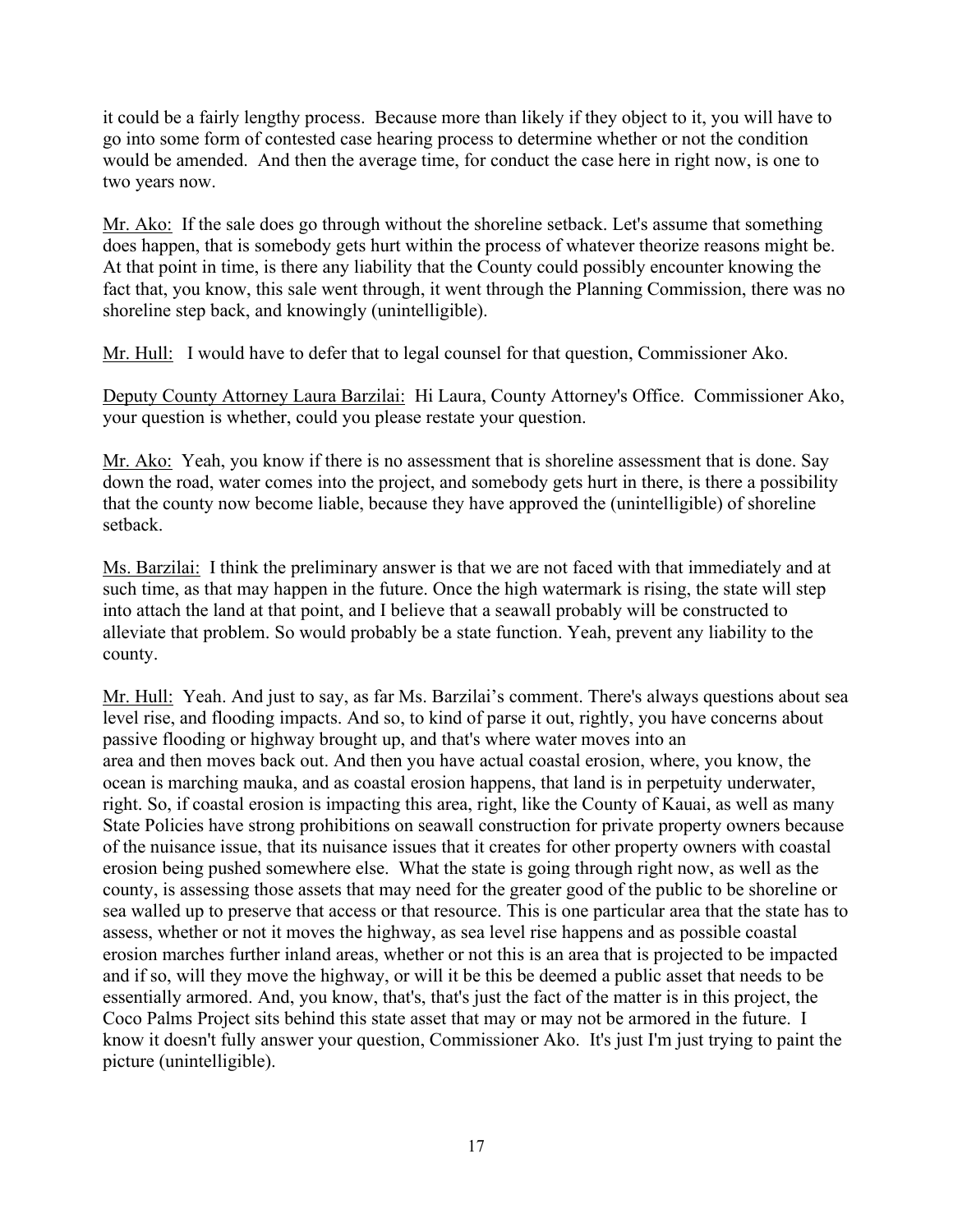Ms. Barzilai: Commissioner Ako. Laura Barzilai, County Attorney's Office, again, it is a new speculative toward the future, but I think at the point where it will become a danger, the party would have to remove whichever structure was in danger or hazard.

Mr. Ako: I think I will tend to agree with Commissioner Cox on this, because I think you know, you look back to like 2015, I mean we probably were talking about climate change at that time, but I don't think it's as prevalent as it is today. And, you know, during that time, so many things have changed. It may have been dealt with at that pointed time, but maybe today is (unintelligible) change of time, I mean so many things there's changed and not only to the climate change, but to traffic and population on the island. So, I think that is something that we should thinking about myself (unintelligible).

Ms. Nogami-Streufert: Kaaina, I'm a little confused at this point. So, what are options right now?

Mr. Hull: Really with a status update. You only have two options as far as the actual action on the agenda item, and that's to receive it, or to defer it for further discussion at a later time, because you'd like additional information from the applicant. If there is a desire by the Commission to amend the permits. I think you may want to ask the applicant, what their position is on a proposed amendment. Because if the applicant is open to a proposed amendment, then like I said that can be resolved relatively quickly. But if the applicant objects to it. Then it would necessarily be resolved by scheduling a future meeting to have it on general business matter for modification. But if they object to it. Then we would also still have to end the commission still wants to pursue will have to agenda is it a future meeting for the motion to actually made for an action on the item, but it would get pushed into a contest hearing. And more than likely, I am going to imagine that the applicant is going to exercise their right to contest the case here.

Ms. Nogami-Streufert: So, should we wait until the Title is cleared, so we know exactly who we're dealing with before we do anything? Or do we assume that the people who are representing it now, are the ones that we will be dealing with in the future?

Ms. Cox: It sounded like the permit, if they, before it gets transferred all the permits have to be done, it seems like we have to do something now. Rather than I mean, I have the same questions you do Glenda, but I am also confused, because it sounded like the permits, have to be completed. I mean, yeah, I guess I'm just confused about when it is approved.

Chair Apisa: My understanding and correct me if this is wrong. We're talking about two different transfers here. We have the foreclosure sale, which is pending the court approving the confirmation hearing. And that's a transfer it's a guess technically not a sale, that's a foreclosure transfer to the lender. And after that there's a pending sale. So, I believe, any action taken goes with the land. And so, we could take action and technically it would be Coco Palm Hui, which would transfer to PCG in 30 days or whenever when the court confirms it. But would that, Laura, is that a correct understanding?

Ms. Barzilai: It is Madam Chair. But today, our Director Hall described what the commission is faced with as a narrow action in either accepting or deferring the report. And then, any subsequent discussion under Chapter 12 of the Commission rules for modification of the conditions, should happen after today's meeting so that we can bring it back on to the agenda. How that works with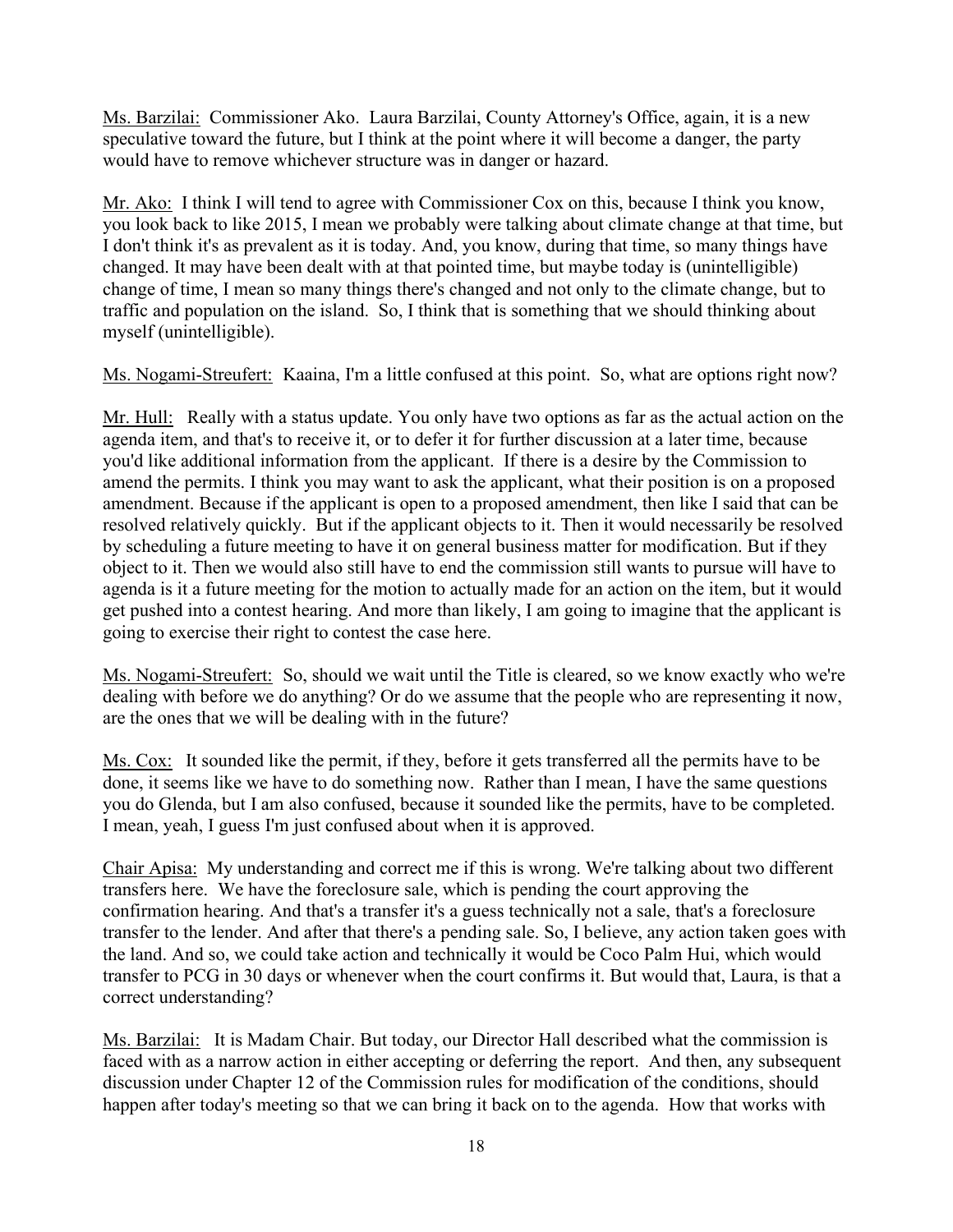the timing, of the new owner or buyer stepping in I'm not sure, but it would have to happen in a two-stage process.

Ms. Cox: So, to clarify my understanding. What we would do is either accept or not accept the status report today. And then we would, if we have concerns, then that would be agendized at another time, and we would work on it. Because I know, I have a number of them, you know, one of them is the climate change, but I have other concerns, but we haven't had a chance to discuss them. So, we would discuss them after another meeting. Correct?

Mr. Hull: No. You absolutely feel free, Commissioner, to discuss them and I'm looking at the applicants' representatives (unintelligible) you want to discuss them and have that conversation with them today. As far as taking action to amend the permits, indeed, as myself and Ms. Barzilai saying, "you can't amend the permits right now, pursuant to our rules for a status update, but it can be agendized is further for a proposed amendment or modification, on general business item. But I would say, feel free to have and why Chad and Leif are here is to answer questions, concerns, issues with the Commissioners as they may have, as they pertain to the permits.

Ms. Cox: And we should do that before we accept or reject the Status Report? Because to me that that's two different things. There's the Status Report is what it is, they responded to everything, which seems different to me than our concerns about the fact that we're in a different place now.

Mr. Hull: Yeah, I mean, you could hold back as a commission and not have the points with them. I think, in lining up that some of some conditions or concerns or actions that either you or any other Commissioner are thinking about pursuing. If they're going to, you know, it's a bit easier I think if, like I said earlier, if the applicant is willing to address these conditions and make amendments to the conditions that they feel are acceptable, then it can be resolved relatively quickly. But if there are proposed conditions that they are objectionable to, like I said, and the commission decides to pursue it. That is a one (1) to two (2) year process in contested case hearing proceedings. So (unintelligible).

Ms. Cox: I'm going to bring the elephant in the room. I'm going to mention him, because clearly there are a whole lot of people on this island who would like to revoke these permits. Right? So, if that is something where we want to have a discussion and about revoking permits for reasons of climate change or traffic or all the things that Gerald also mentioned that have changed since these were originally brought forward. May not, I mean Chad and Leif. Okay, I guess I can ask, you know, are you interested in revoking these having us revoke these permits?

Mr. DeCoursey: I can speak to that one, Commissioner Cox. So, it's straightforward at this time we're not interested in having the permits revoked. I don't think that's in the best interest of our constituents.

Ms. Cox: Thank you.

Mr. Hull: Yes, so to that question Commissioner Cox. If say you as commissioner or as the Commissioners as a whole, wants to look at as Condition No. 27 always puts the applicant on notice of the Commission's authority to modify our vote the permits after they've been issued.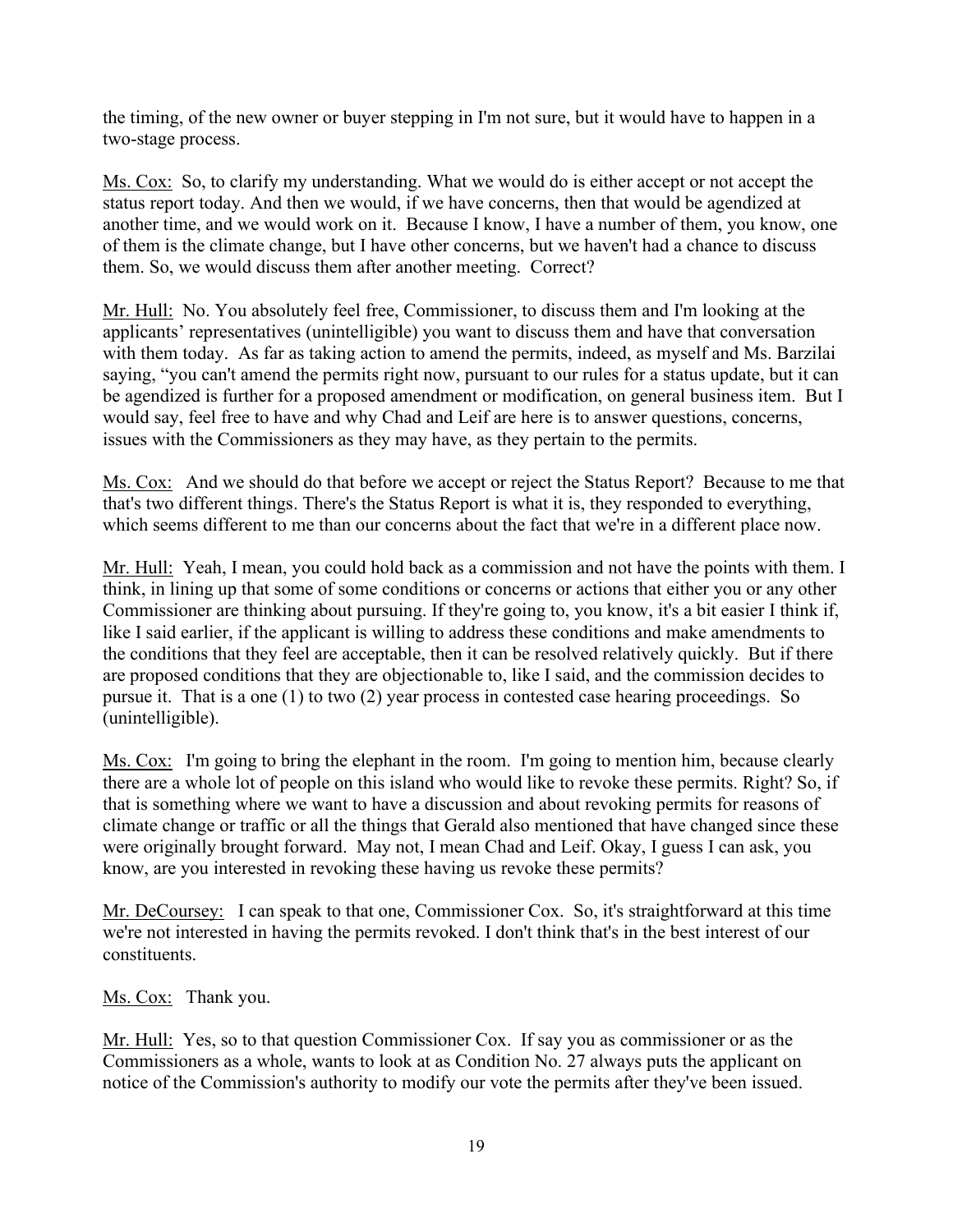Then essentially the commission will issue an order to show cause, which initiate the revocation proceedings. And like I said, again, that would end up in as Chad has just stated, that they would not you know, consent or agree with such a proposal. So, then I would just go into a contest to keep hearing proceedings.

Chair Apisa: As a follow up question which, you know, the baby elephant, would the applicant be agreeable to the, as discussed, the Shoreline Study.

Ms. Barzilai: Madame Chair, could you repeat that, please.

Chair Apisa: Yes. Would the applicant be receptive or agreeable to doing the Shoreline Setback Study, as was discussed earlier today?

Mr. DeCoursey: I know we are not currently looking to add additional work to our list of work to accomplish with the permits. We certainly be open to discussions about what that might entail and how it could be completed.

Chair Apisa: Thank you. Any other elephants to follow?

Ms. Cox: Minor elephants. Would the applicant be willing to have an updated report from Fish and Wildlife, since the last one was done in 2015, because there was a concern about native birds.

Mr. DeCoursey: I think I'd have a similar answer to that Commissioner Cox, that we're not currently looking to add to our list of permits to comply with. But we're open to discuss how that could fit in with the plans of our timing and our lenders.

Ms. Cox: I have another question for you Chad or Leif, and that is in the, should have looked at the number of the condition, but it was about the traffic. There were two of them, and what you had agreed to was to run a shuttle for 18 months, both to take guests to Wailua Beach, but then also to other destinations within Kapaa. Again, I'm not sure we're asking the right people, I'm still totally confused about how this whole thing works. But one of my concerns is 18 months? I mean after 18 months we got a traffic problem. So, you know, is, the applicant willing to forever have a shuttle taking the guests to the beach and around (unintelligible)?

Mr. DeCoursey: I believe I'd have to gather more information on that specific Condition, and I apologize, I believe to the commissioners. I believe I mistakenly said permits when I meant conditions from the commission.

Ms. Nogami-Streufert: Let me ask a quick question. If this goes to, if we were to add conditions or want to add conditions. And this were to go to a contested case, and it takes two years or more to get before we get a decision. What happens to that property in the meantime? And oh, by the way, since it hasn't closed yet, or the title hasn't transferred yet, who's responsible for that period of time?

Mr. DeCoursey: So, I think I can address both of those questions. Currently, Coco Palms Hui, who he is still managed by Stillwater. And, to my knowledge, all operations property maintenance, those things. I believe are continuing as they've been for the last couple of years. Following the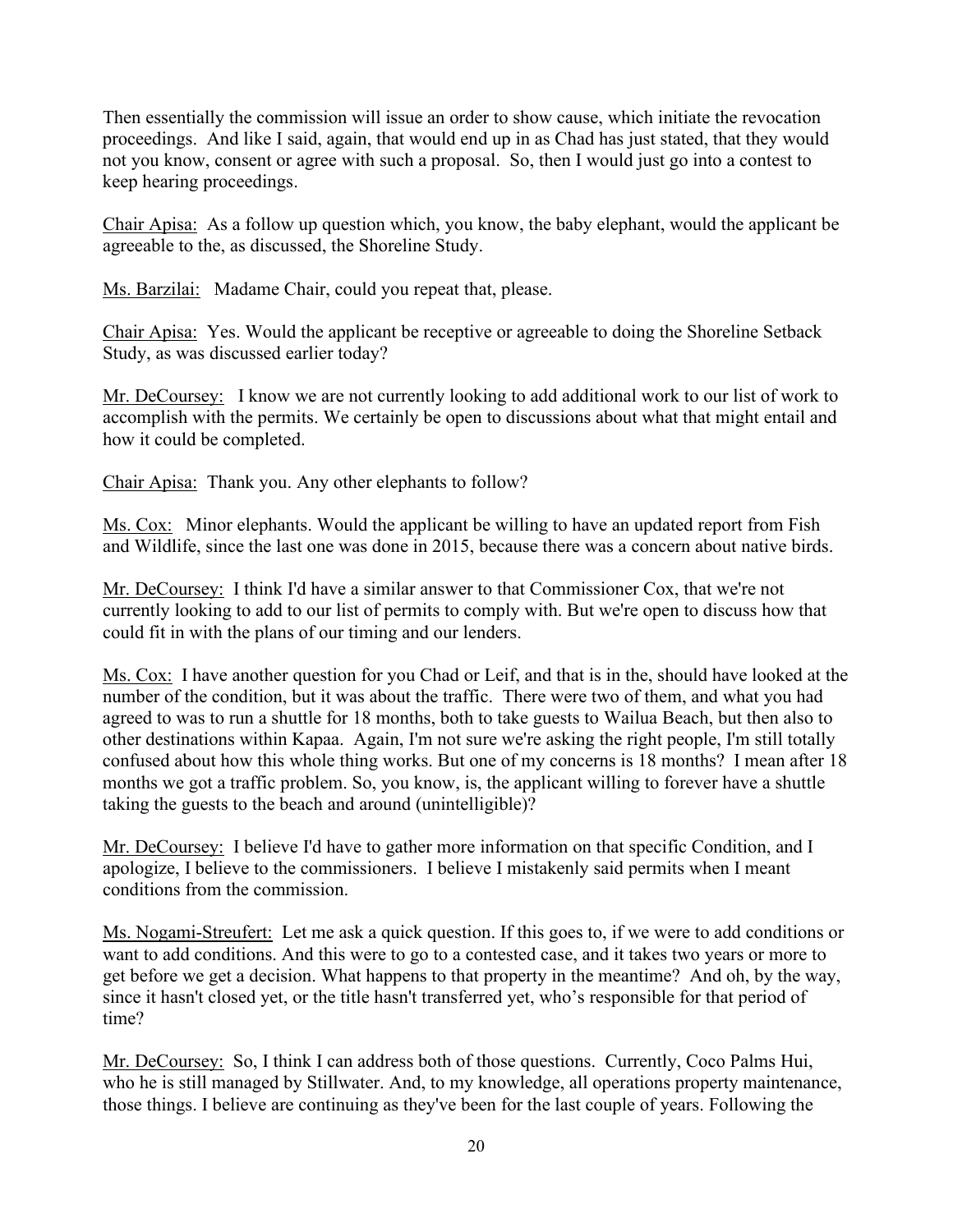transfer of title PCG would mean to assume those responsibilities. As to your first question regarding what happens to the property in the meantime? It's likely to sit as we, as the lenders are unlikely to be able to sell it. If additional conditions are about are imposed on the property, and whether there's capital to maintain and you know, handle all the ongoing costs of holding that property that remains to be seen.

Mr. Ako: Chair I have a question. (unintelligible) I apologize for it. But I think I go back to the fact that you know back in 1992, you know, before the hurricane came, traffic was one situation at that time. At this, you know, 2015, you know, that has changed. Until today, it's even changing up again, in terms of the traffic. And you know, you sit in that traffic, and you begin to understand, and I assure you know, how bad that traffic is there. As far as I understand, I don't know if there's any plans about how you relieve the traffic there with or without the resort. Yeah, I mean the traffic is bad already I think with the resort, you're going to assume that there is going to be impact. And know what has been done already by the traffic impact assessment report by the traffic. The traffic is there, what will come in resort comes into the mix there? And I also know that there is another impact assessment report that is going to be done one year afterwards. But again, my question is if the traffic gets even worse, you may share a cost in terms of trying to alleviate the traffic that's there. But I guess my question becomes, so what the cost is, there is no solution. And there is impact. And I think the people of the island, especially on the Kapaa side coming in. I mean they bear the brunt of the burden are coming in it. So, I guess my question becomes, before this goes up and before we get into the possibility of traffic even getting worse with no solutions. Maybe there is a solution before this? I don't know if there is one or not. We don't even know how to fix that traffic there (unintelligible) first. And if you had any thoughts on it.

Mr. Erickson: Great questions, Commissioner. Great concerns. I mean I totally understand what you guys are thinking about, I live on Kamehameha Highway on the North Shore of Oahu. And this last July beaches were, it was just me and the family, maybe a couple of neighbors, no cars, you know, wonderful thing. And over the last year, it's, it's just completely increased yeah, tourists are coming back. You know businesses are open, traffic is, in order for me to pull out just get my daughter around the block to school. It takes me a few minutes longer I mean; I totally understand your concerns totally do. However, I wish that life was perfect. You know, I wish I wish we could come up to a solution with every problem today, but I found in my experiences in life. Like, that's why we have these meetings. That's why we have community that comes together and says, hey, look, we've got maybe we need some more employment maybe there's opportunity for more jobs, what's going to be the cost that comes with that? It's going to come an increase in population. It's going to come with an increase of traffic. It's going to come with a possible increase of maybe some crime, I mean we hope not, that's not what we're trying to attract.

But that's what this meeting is all about is that we come together as a community, as a commission. And, and we solve those problems and I wish, I wish we could fix all the problems today, but I honestly don't. We can fix him today and come up with a solution. But just like since 2015 to now, those conditions are going to change, and we're going to have to fix another come up with another solution, because there's going to be another problem. And I'm not, you know, I'm not just trying to just say that to hey, let's push this thing through and just go for it. But at the same time, I mean that's what human beings are all about. We're here to grow you know, at a sustainable rate, and take on the challenges that come with opportunity. There's always a risk involved with opportunity so as we move forward. I mean that's our goal. I mean, yeah, we hope that's the buyers, you know,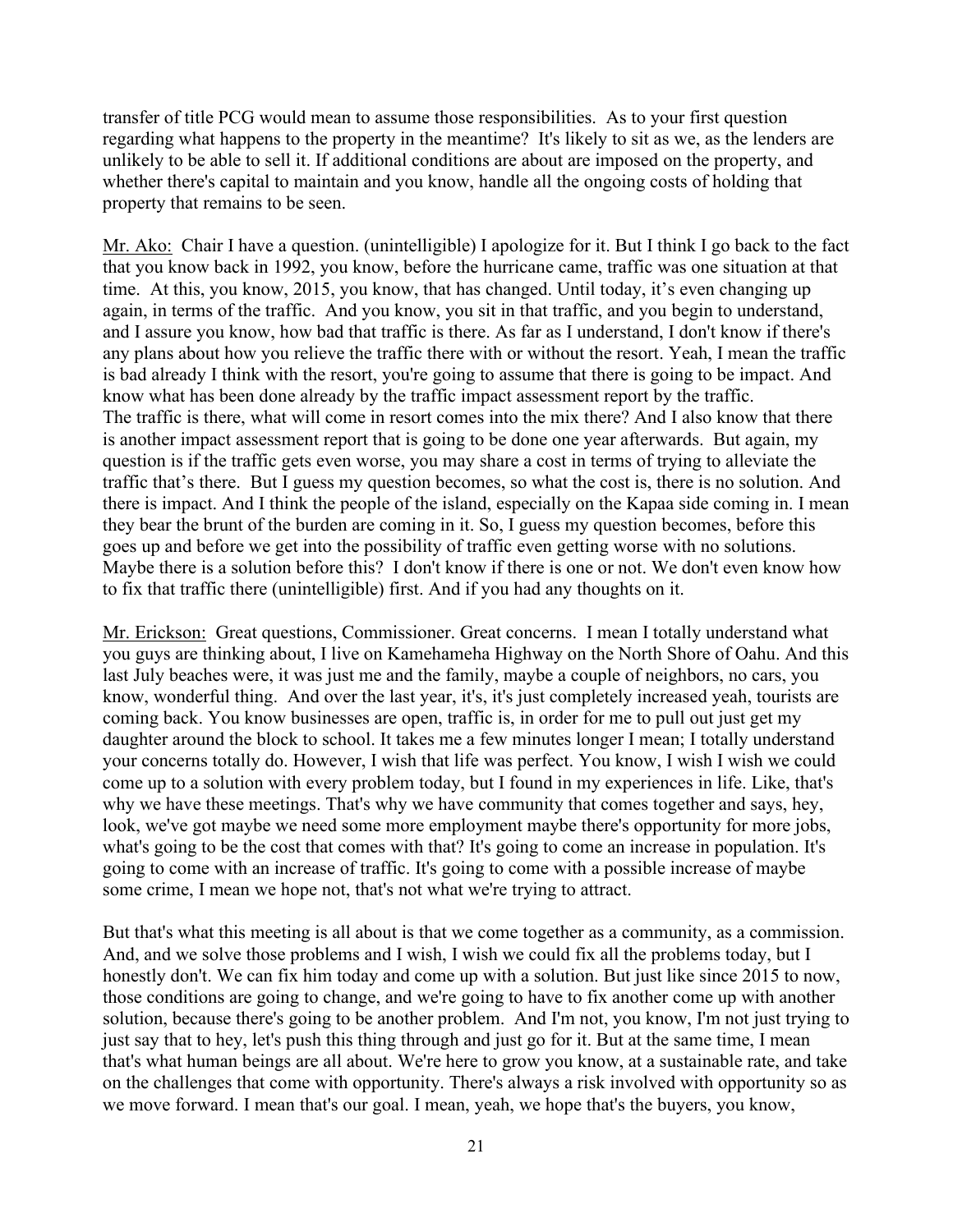position is same thing. I think we all want it to be a win, win situation. I mean that's our hope and our goal is it that it benefits everybody, you know, it's there's always those that are going to look at and say oh they're just wanting to make a million bucks and then they're out of there. But we must look at the opportunity cost I think so, yeah, sorry I don't have a perfect answer but that's what that's what human beings are for. We're here to come up with solutions and when that problem arrives, whether it be today, or whether it be in five years or ten years there will be another problem for us to come up with a solution with.

Mr. Ako: I would wish to that I had a solution for you which obviously I don't. But I think you know, that has become a very focused issue right now, because on Kauai we've already seen that happen on the North Shore with the 2018 flood that we had there, that you know, it was just out of control already. And then after the flood, and then the rehabilitation up there, they've seen something can be done. You know to make this place, and just knowing the amount of testimony that comes in, you know, that is against and trying to get this point, I guess my next question would be, have you folks been meeting with the community, community leaders to see? Maybe they might have some solutions but I'm not even sure whether you met or not, that might be my question.

Mr. Agor: Chad, this is Ron Agor. Can I chime in on this subject?

Mr. DeCoursey: Sure, yes that's fine.

Mr. Agor: Yeah, you know, I'm a longtime community member of Kauai. And I was very pleased at the then Planning Director proposing the pilot program of shuttling. And I thought to myself, that, that could be the solution for our overall Island. It's a pilot program where we would run a shuttle to pick up people at the airport, bring it in to the hotel, back and forth, and would have shuttles picking them to the beach, shuttle picking them here and there. And after 18 months. It proves that it works, and I am confident it's going to prove that it works. Then maybe the island, could mandate the rest of the hotels to fall in line. And if you want to come to Kauai, you're going to visit Kauai with shuttles. You know, so I'm very excited about this pilot program. I really am. I'm in my younger days. I used to see the tour companies on this mount limousine like that had 12 to 14 tourist and dozens of them will take them up to Kokee, would take them to the west side, I mean, the north shore you know, and I'd like to see this pilot program tested. And I feel it could be a long-term solution to help with the traffic.

Ms. Cox: Ron, I totally appreciate what you said, and what Leif said, and Gerald. I guess my concern is, shouldn't we test a pilot program with what we are, we already have a whole bunch of hotels, and we already have a whole bunch of tourists. And we could shuttle them around without adding and I know right now, the island citizens are feeling the residents are feeling like we're making decisions primarily for tourists, rather than for the people who live here. And if we're going to make the decisions for the people who live here, then we could try a shuttle with the people at the tourists we already have rather than adding all those rooms and then doing a shuttle. And I understand Leif, what you're saying about there are opportunities with employment that would happen with this, but I think the island is just right now feeling like, that's not that having more development for hotels for tourists is not the way to move forward at this point.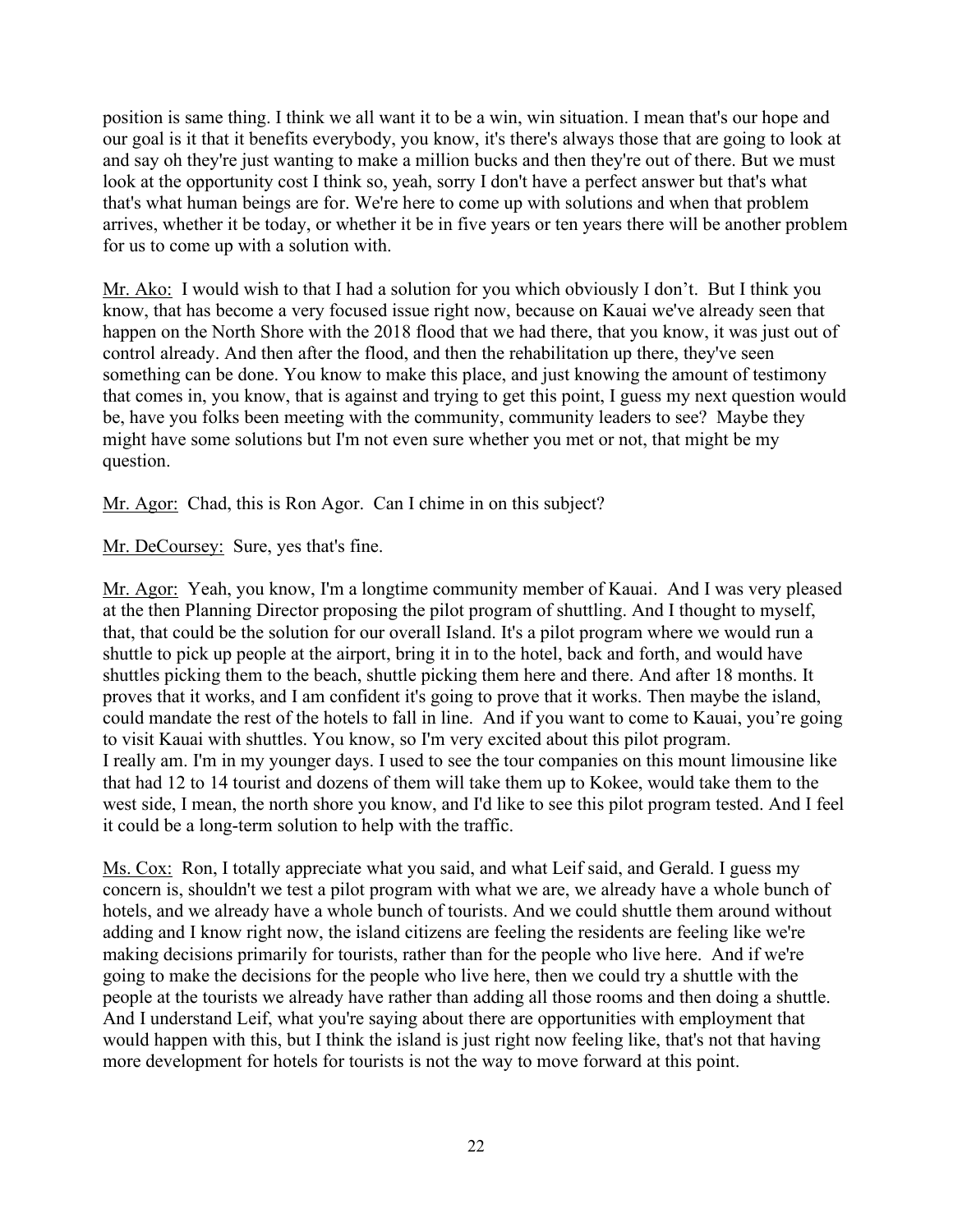Mr. Agor: Well, the shuttle program is mandated right now, you know, and upon the completion of the hotel, it can go into immediate effect. And attempt to now go to the other hotels and mandate them to do something without any tests so to speak results. It's going to be a challenge.

Ms. Cox: Yes, it is. But I know there are people who are already working on it. You know, we didn't have the shuttle that went out to Ke'e beach, you know, a couple of years ago, and that was not mandated that was people getting together and realizing that we had to do something.

Mr. Agor: Does it work?

Ms. Cox: I think, yes, it does. It's not perfect, it's certainly not perfect.

Mr. Agor: I feel comfortable that the shuttle program, Coco Palms will work.

Ms. Cox: Yeah, I know, I agree with you Ron, that it will work. But it's doing it, it's adding a whole bunch of rooms and tourists first and then adding a shuttle for them, rather than managing the tourists we already have through shuttles.

Mr. Agor: It's bringing back the room from its former days.

Ms. Cox: Right. And I understand that's also bringing back, but it's bringing it back again, adding a whole bunch of rooms and tourists, rather than dealing with what we have now. And I just think the island, the testimony we heard suggests that people feel like we've got enough development right now, tourist development. And this is not the appropriate time or the appropriate place to add more if I could.

Mr. Agor: (Unintelligible).

Chair Apisa: This… I'm sorry.

Mr. DeCoursey: No, go ahead.

Chair Apisa: I'm sorry. Well, I don't want to break up the conversation. I was going to suggest a 10-minute break so everybody could get their thoughts and their questions and answers together but go ahead with your response.

Mr. DeCoursey: I would just humbly point out that we are doing our best to comply with the conditions that were put upon this project when the permits were issued. We are doing our best to hold up to our end of the bargain and to comply with everything that's been asked of us to this point, we continue and plan to do that moving forward. We are open to sell the property, if there are other interested buyers, please bring them to the table. You know, we represent lenders who find us. What we believed was an exciting project and we still see the vision of it. If that vision has changed and there's another buyer willing to come in and support a new vision. Please put us in touch we're open to whatever solution that works best for the island that still acknowledges the money and time and effort that's been put in today.

Ms. Cox: I appreciate that.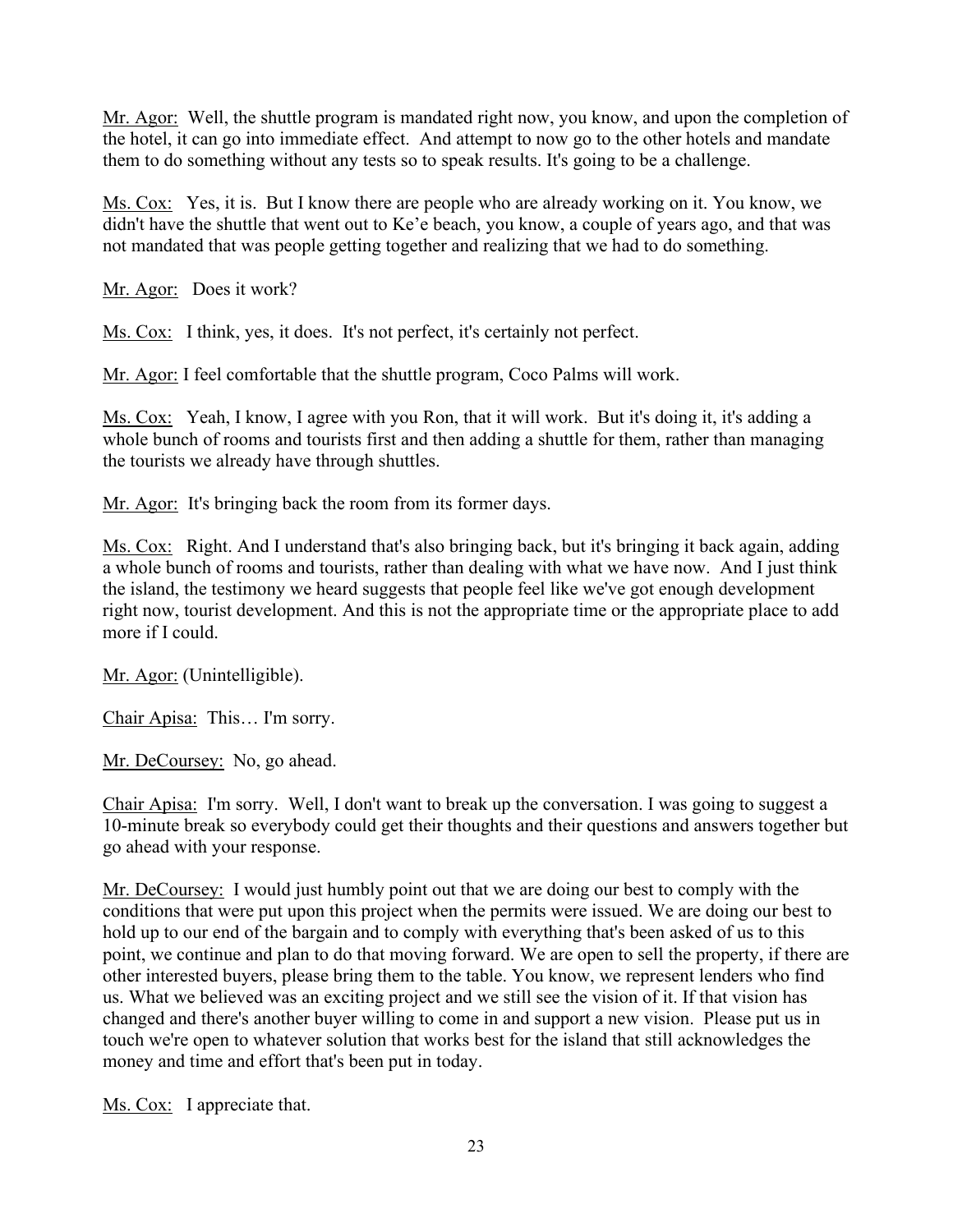Chair Apisa: And again, just to remind everyone that you know, we are working on the 2015 permits, and have been approved and are in progress. So, we just need to be sure we follow legal channels here. Could everybody agree, if we could take a 10-minute break, and everybody could kind of get your thoughts together and any questions further questions, everybody okay with that?

Ms. Nogami-Streufert: I agree.

Mr. Ako: I agree.

Ms. Cox: I agree, and I'm sorry if I have overstated my concerns. I would hope to hear from other commissioners. I know Gerald and I have done a lot of talking but it would, I don't know that I have a sense of what the other commissioner's think. So, I would appreciate that, thank.

Chair Apisa: No, and I think it's good to express and put all the elephants on the table so.

Ms. Cox: The poor table.

Chair Apisa: All right, so 10-minute break. We will be back at 10:45. Thank you.

The Commission recessed this portion of the meeting at 10:34 a.m. The Commission reconvened this portion of the meeting at 10:47 a.m.

Chair Apisa: Call the meeting back to order after the recess.

Mr. Hull: Okay, everybody here. You want to take. Roll Call?

Chair Apisa: Yes, I would like to proceed with the roll call please.

Mr. Hull: Okay roll call, Madame Chair. Commissioner Ako?

Mr. Ako: Here, I'm here by myself.

Mr. Hull: Commissioner Chiba?

Mr. Chiba: Here by myself.

Mr. Hull: Commissioner Cox?

Ms. Cox: Here by myself.

Mr. Hull: Commissioner DeGracia?

Mr. DeGracia: Here by myself.

Mr. Hull: Commissioners Otsuka.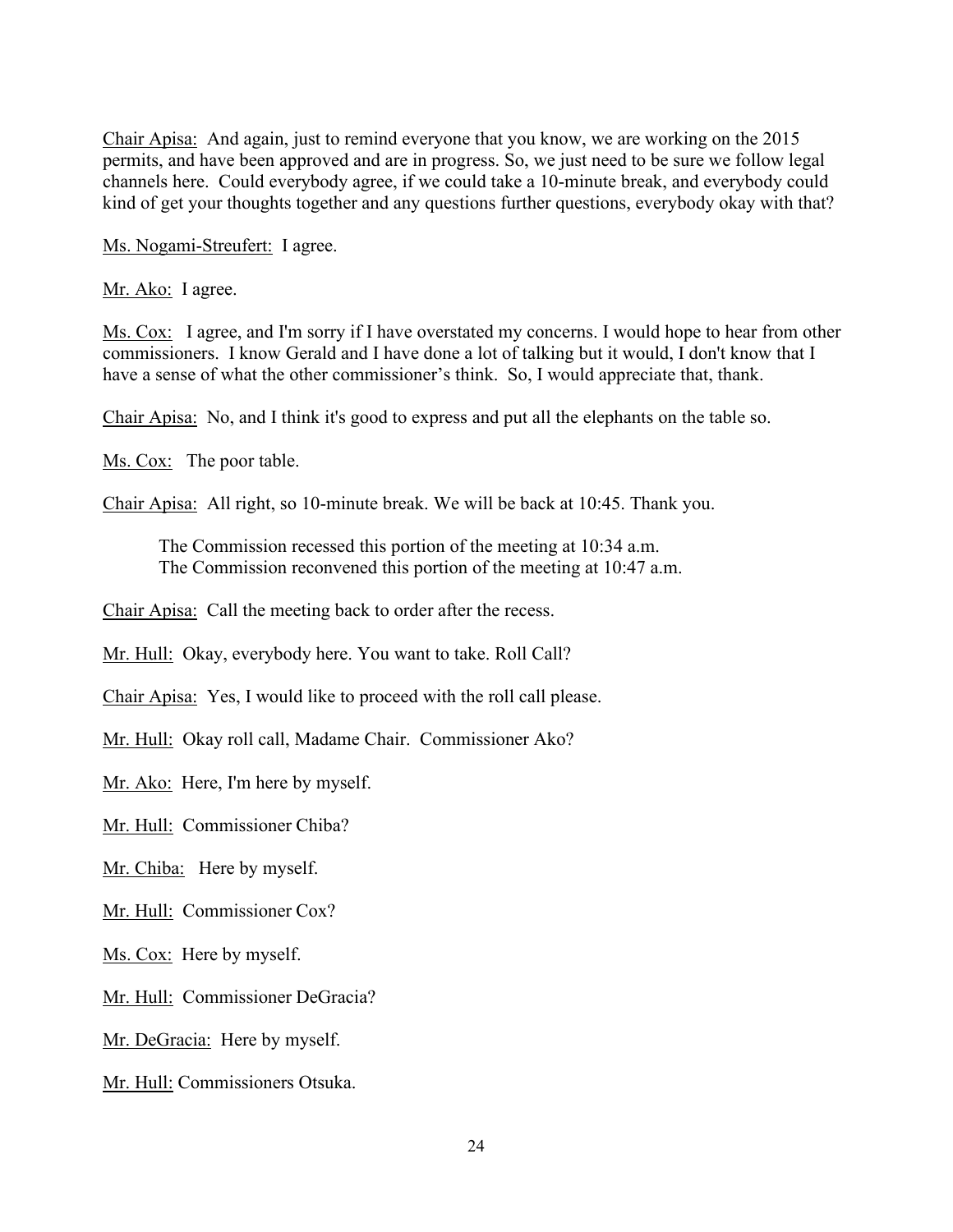Ms. Otsuka: I'm here, and by myself.

Mr. Hull: Commissioner Streufert?

Ms. Streufert: Here by myself.

Mr. Hull: Chair Apisa?

Chair Apisa: Here and thank you. Seven Present.

I guess as we go back into session here. I would like to just remind everybody that these permits are moving forward since 2015, and we're not here today to talk about not moving forward, and subsequently we can talk about modifications, but from a legal standpoint. Just want to, you know, keep that on track. So, anyone have their thoughts together further questions you would like to ask? I thought…

Ms. Cox: I was really hoping other commissioners would want to speak, but since I seem to be the one who's speaking. First, I just want to thank Leif and Chad very much for giving us the Status Report and being willing to discuss with us our concerns. I think perhaps our best approach would be for the commission, to consult with legal counsel subsequent to this meeting, to determine whether we might want to take approach the Director for modifications on the permits according to Chapter 12 of our rules. What I'm not sure of, again, because I guess I'm a slow learner, but I'm not sure whether that still means we should be taking motion and either accepting or not accepting the Status Report. I'm happy to make a motion to accept the Status Report. If what we're doing here is simply saying, "yeah we got it and we're, you know, thanks for the status report" but I don't know if that's the appropriate thing to do if we might make modifications.

Ms. Barzilai: Madam Chair, it's Laura. I think, again, we have two separate issues we have the either acceptance or deferral of the report. And then we have a subsequent discussion of any powers and duties under Chapter 12 of the rules. So, my opinion would be that today, it is appropriate for you to entertain a motion to either accept or defer the report.

Chair Apisa: I guess just my closing comment or for now. You know, we were talking about traffic, and I don't know what effect it will have hopefully, it will be good. But there is, I know 20 years ago, there were initiated talk about adding the third lane from Haleilio Road to Kuamoo Road, and that is finally happening. That does slow traffic down a little bit more right now, and hopefully, that will improve traffic, but I remember that was a condition from 20 years ago, that is now happening.

And, and the other comment would be, I hear a lot of testimony to make it a park, and I would you know like a follow up proposal of some individual or organization to have a plan in place to purchase the land to bring it up to the standards for a park. A big concern of mine is the ongoing maintenance, because I don't think anyone is going to expect the user fee. And because I was involved with the, I think it was two developers ago, about 20 years ago, I was very heavily involved with Coc Palms I'm very familiar with it. You've got a sewer issue traffic. You've got to bring back and restore the historical lagoons, you've got the largest and oldest Coconut Grove in the state there, on leased state land. It's made up of many, many parcels and, and it's not going to be a light load to maintain it. So, I mean, I would like to hear some practical solutions of how to make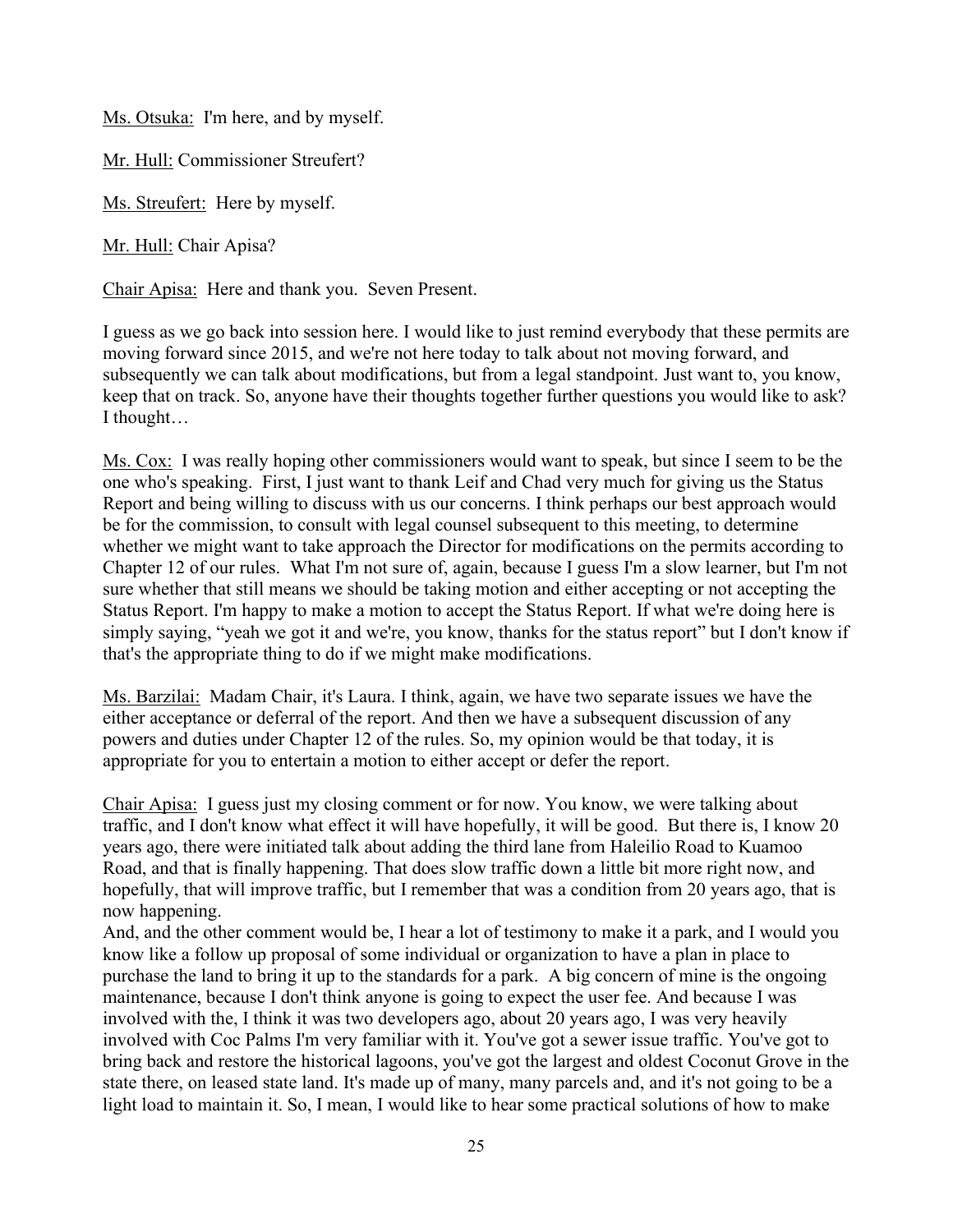that happen if that is the way to go. And I supported it. I think that would be a wonderful thing I would support it, but I need to hear a plan of how to make that happen. So those are just commenting not for any questions or anything but just an observation.

Ms. Nogami Streufert: So, Kaaina, at this point, it appears that with the two actions. One of them is to get, we do have a status report, it is a report. We can either accept or not. But that is their Status Report, that's why we are here to either accept it or not. The second part of it is that there are a lot of community concerns, some suggestions, which may or may not be feasible, others that may include just modifications to some of the conditions. So how do we do the second part of it, which is that we would like to have more of a public discussion on this issue? If we will do accept the report the status report as it is, and then yet, leave it open for discussion with the community. And with the developers for a later time.

Chair Apisa: Laura, can you give us guidance on the consequences action to accept or differ.

Ms. Barzilai: I don't think that there are any consequences in connection with what, Commissioner Streufert was talking about, about what sort of future action can be proposed. I mean today, it's technically a ministerial act of accepting or deferring the report for further information. I don't think that you can reject the report unless you have grounds to believe that there is something false in the report or it's based on faulty information. About the type of community meetings that, Commissioner Streufert is talking about. I think this would have to come from informal discussions with the applicant as to whether they are open to doing that I don't read that as a condition of the permit for us to undertake that at this time. But we can explore I can explore with the commissioners their powers, rights, and duties under Chapter 12, if they would like to, subsequent to this meeting in connection with modification of the permits. Those would be the options at this time.

Ms. Nogami Streufert: Let me be clear that for everyone out there, I'm not suggesting any modifications right now. I'm asking for a little more time to explore what some of the issues are because there has been a lot of a concern that has been brought up by the community, but not necessarily a lot of solutions. And it's not necessarily the developer's responsibility nor is that the County's responsibility alone. I think we all share something in this. The question is, how to best move forward? But at this point, since we are just looking at a status report. It appears that I, I will move to accept the status report.

Ms. Cox: I will second that.

Chair Apisa: Is there any further discussion on the motion on the floor to approve the current status report?

Ms. Nogami Streufert: To accept it. I'm not approving it, to accept this.

Chair Apisa: All right. Yeah. Thank you. Thank you, is there, the motion on the floor is to accept the current status report, any discussion or questions on that motion on the floor.

Mr. Hull: I have a question. Madame Chair, of Commissioner Streufert the motion maker, if you will. Commissioner Streufert, and we could have this discussion offline. But being that was made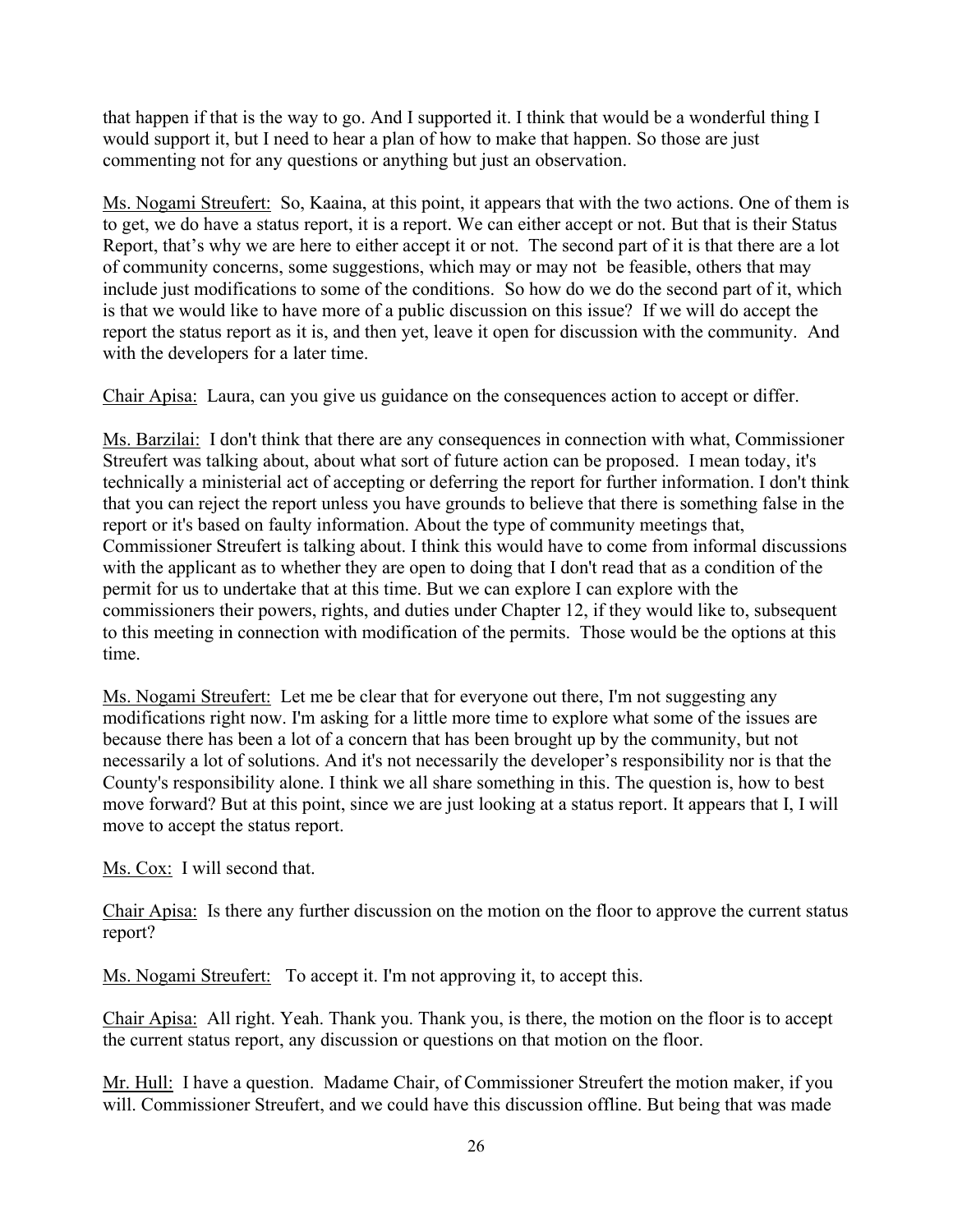the during the meeting, your desire to have further engagement on concerns and issues, I guess, the Department would need direction, as far as what you would want to see happen in the future. I mean, if you have specific questions or concerns that came in from public testimony about the site, then indeed, now this is kind of the time to ask, either the applicant or myself as representative of Department if were able to any of these concerns and issues with a few if you feel them valid to them, or valid to the site. But absent that, then that just, I don't have any direction as far as what we would do in the future to help address those concerns, because the only other way that this comes back officially, as agenda item business, is if there's a modification proposal or after next year's status update.

Ms. Nogami Streufert: So, you're saying that right now, if we accept it, we have to put in there a modification now if we wanted it to be considered. Is that what you're saying?

Mr. Hull: No, no. The Department or the Commission can issue a petition to modify the permits, out of subsequent Planning Commission meeting or at any at any Planning Commission meeting. Of course, the property owner needs to be given due notice. So, a scheduled modification can happen at a future Planning Commission meeting. But outside of that, if you want to have discussion outside of modifying the proposing to modify the conditions of the permit. The only other time this is going to come back to the Planning Commission would be at next year status update.

Ms. Nogami Streufert: So, we could not do another hearing, where we would hear where the developers as well as the public can hear testimony from, and I understand, we've got a lot of written testimony and we've read them all. But for a discussion to a formal discussion at a Planning Commission meeting between the developer and some of the public.

Mr. Hull: I think, you know, the request can be made from the landowner at any time to give another status update, prior to the mandated one next year. And ultimately, it would be up to the landowner to determine whether or not they're willing to give an earlier status update, if you will. But right now, right, the only way that we can agendize the items if there's an actual action before the commission for a set of permits, or under status update as required under the conditions of permit or request that you know, the applicant, come back and provide additional information.

Ms. Nogami Streufert: So, by accepting it that we closed off any actions until next year's what you're saying, is that correct?

Ms. Cox: I don't think so. I don't think so I thought, according to Chapter12 rules, what we can do is we can decide subsequent to this meeting that we do want to modify some amendment, and then we would report it to you, right, Kaaina?

Mr. Hull: Hold on, hold on, one second. So, as I understand, Commissioner Streufert's request is that she would like it to be brought back in the future before the status update. But outside of a modification proposal just to have further discussion.

Ms. Cox: And we would have to have it in a modification, right? I mean we'd have to have something (unintelligible).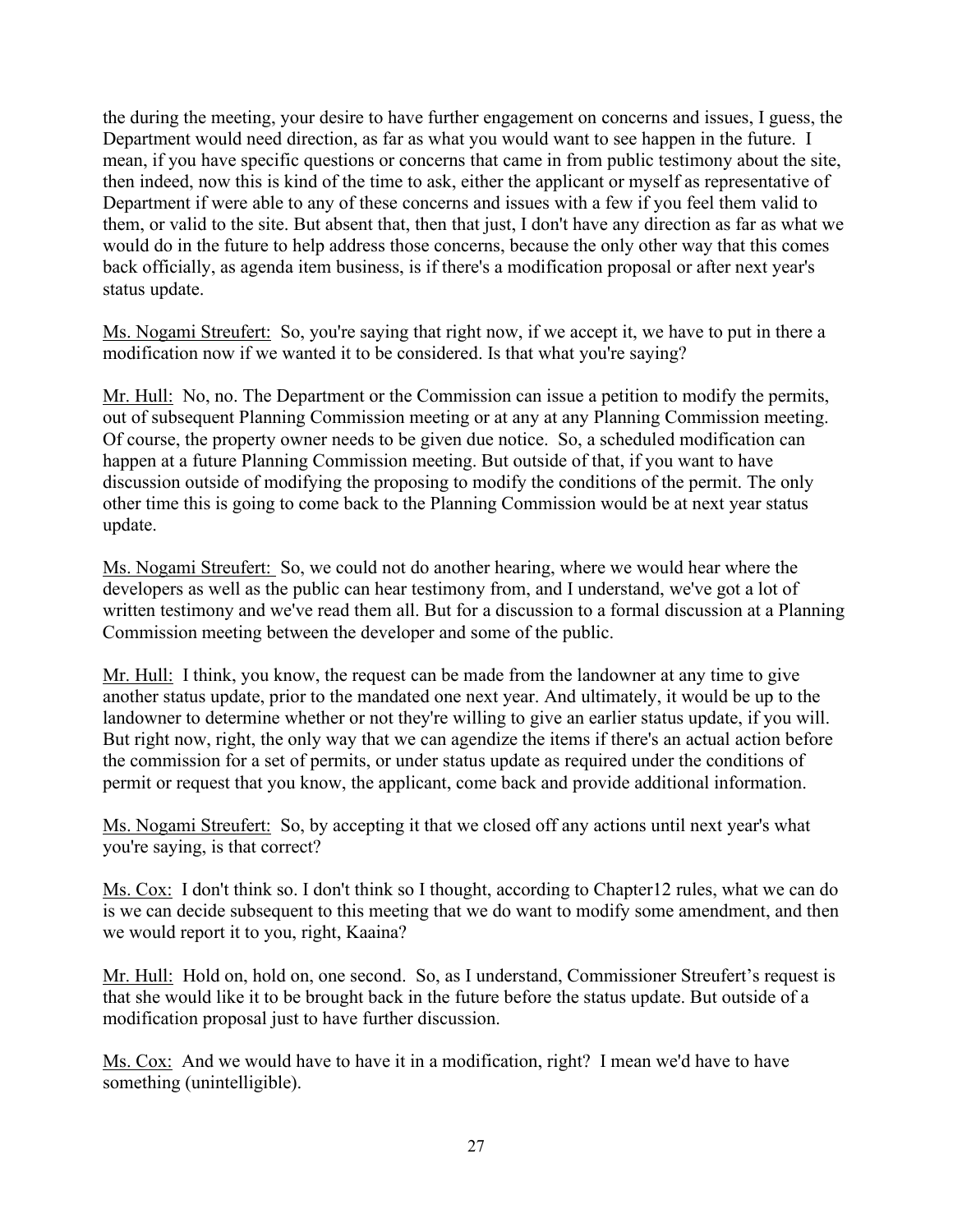Mr. Hull: During modification request. Absolutely, discussions will occur because it's an official agenda item. But my understanding from Commissioner Streufert's request is that she may not necessarily want to go down the modification route to have further discussions with the applicant and the community on concerns about the site. And I want to say is that you absolutely can. But it would essentially be a request from the commission that the applicant present. And, you know, as I'm watching this thing unfold, it is looking like this could get litigious. All I'm saying is that the applicant Can, can you know say no, we're not required to come back to you until next year for the condition, while I'm getting as you may want to ask the applicant, if they're willing to come back on a future date prior to the required June status report of 2022.

Ms. Nogami Streufert: Okay, well then let's ask the question. Would you be willing to do that?

Mr. DeCoursey: We would need to have discussions with our legal counsel, and we can let you know.

Chair Apisa: One of the other options, I believe was to defer so what happens if the item is deferred?

Mr. Hull: We would be scheduled for a second, another agenda item for the deferral date.

Ms. Cox: But if we if it's deferred or we, and it comes back, aren't we in the same place we are today except further down the line, I mean we still if we, if we decided we wanted to modify something we would still then have to have a separate agenda item at a separate meeting, correct?

Mr. Hull: Correct.

Ms. Cox: So, it doesn't really, all it does is sort of push it down the road without anything. Seems like.

Mr. Hull: Yes, but as a scheduled agenda item for a petition to modify does not have to happen after the status of the, like say for example, if Commissioner Streufert felt she wanted to wait till January to request a status, to differ the status update to the January meeting. And in the meantime, another Commissioner worked on a proposal to modify and ultimately that proposal would have to be vetted by the Chair to be agendized, because ultimately, it's at the Chair's discretion of the agendas are set. But if that Commission and the Chair decide they like to move forward with a modification, a modification could happen before the January deferral date.

Ms. Cox: I see, okay, thank you.

Mr. DeGracia: This is Commissioner DeGracia. I got a quick question, just to get a more of an understanding of where we are between now and actual construction. I believe, Ron Agor stated that there were seven permits left. Is that the only item between now and actual boots on the ground for construction?

Mr. DeCoursey: That's consistent with my understanding, yes.

Mr. DeGracia: Thank you.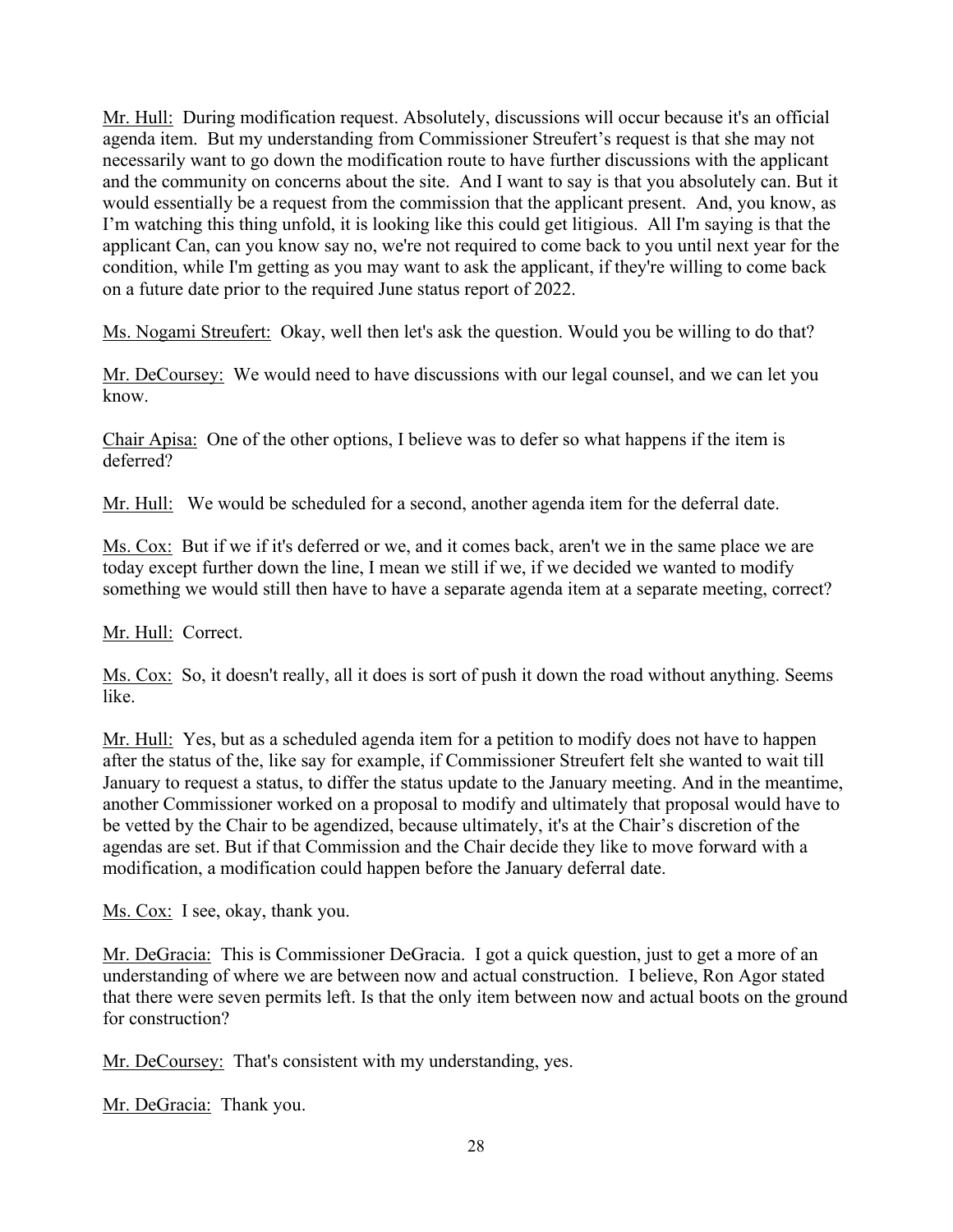Chair Apisa: And I guess just comes to my mind more of a comment again, my understanding already, there has been a lot of demolition work, there's been asbestos abatement, rodent abatement, and possibly other things, but those things have been completed at this point?

Mr. DeCoursey: That's correct. Approximately five and a half million has been spent today on demolition asbestos removal and other things that does not include the ongoing permit work or additional conditions that this Commission is imposed on us.

Mr. Ako: Chair Apisa, I have a question. You know if the commission decides to go in for modification, we need to put it on the agenda. Do we need to come up with the specific modifications on the agenda as a line item saying about modification? And then probably during the meantime, communications could be going on at the Department as well as the developers or the lenders with what might be workable or what might not be?

Mr. Hull: Yeah, I'll answer that question Commissioner Ako. Indeed, an actual proposal for what modifications are being looked at would be necessary. Granted, through the process, and I can almost put you know, if it's one that the landowner objects to I can pretty much guarantee it's going to go into a contested case hearing. And through that process, the proposed modification could be amended or adjusted. And you know, I don't want to get too legal in this, but it just, you know, understanding that while the commission can propose modifications, it will have to go through a proportional Nexus analysis legally by either yourselves in the process, or the hearings officer. Because right down the street you have two resorts, that were approved with conditions that ultimately, they did sue on. And the courts found that the Planning Department and Commission at the time, out step their bounds in requiring certain additional improvements on the highway and rescinded the conditions to state, "These resorts can actually put it in place without the updated conditions of approval that were placed on those resorts." So, I'm not trying to say that you not to do it or, or to do it. But just used to paint the picture that modifications and revocations can happen and then also just for general public can happen with just cause, and with a proportional Nexus analysis. Just because of the Commission has the authority to modify and revoke, does not mean that the courts will always uphold it if that analysis is not adequately made.

Mr. Ako: I just think that the parties just need is to talk story a little bit, though in terms of how to move forward. But I think there's a lot at stake for the developers and the lenders out there, right? I think they are putting a lot of money out there on the line and, you know, something's got to get on it. You know, got to do something. As well as for the people that out here who go through the traffic every day. You know, and nobody has actually come forward from the public to say that this is what (unintelligible), that this consequences on both sides. Okay, so if I get my goal is not to revoke a permit. It's on how the community as well as developers can come together because at the end of the day, they are going to be neighbors. So, my whole goal of this whole thing is that, and we have is period, whatever the period is where parties get together and talk sorry, see if something can be worked out. I just don't know how to, you know, what the process is to get that done. But there's a lot at stake, you know, consequences.

Chair Apisa: You bring up a good point, Gerald. I mean, be at a resort or be in a museum Park Cultural Center, there's going to be traffic and other consequences to either side. So, somewhere there has to be some meeting of the minds. Yeah, it would be wonderful if t's something more amicable could be worked out rather than going to the courts and I don't know if that's doable.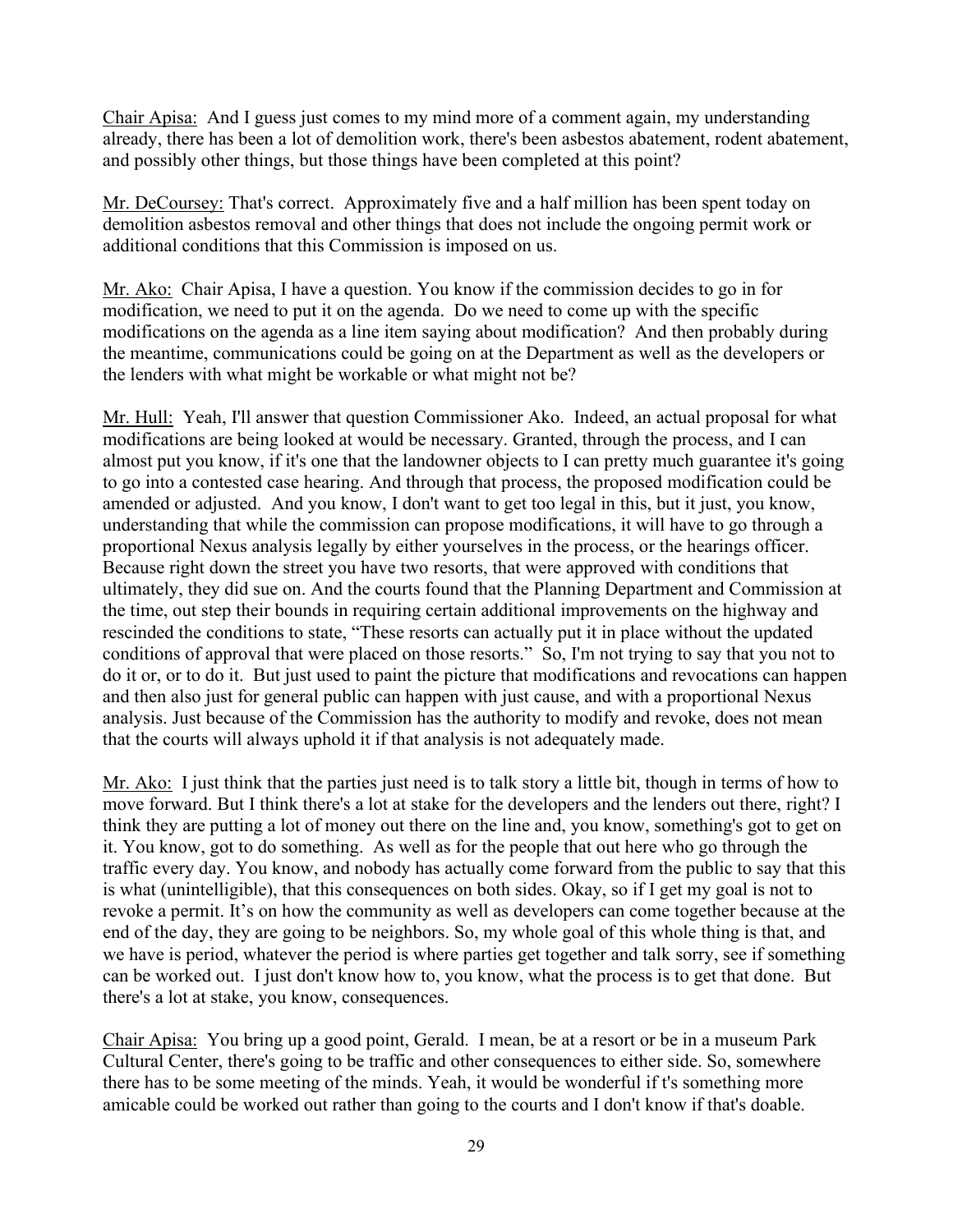Ms. Barzilai: Madame Chair? Please go ahead.

Mr. DeCoursey: Well, I would just briefly respond and on behalf of the lenders and hopefully the future developers as well, that we are open to discussions to specific proposals. You know, we're not closing the door to conversations we're happy to talk to any of the Commissioners, one on one or hold additional meetings, you know, as needed.

Ms. Cox: Sorry, go ahead, Laura, go ahead.

Ms. Barzilai: Madame Chair, I just wanted to say that I thought that Director Hull accurately described the legal consequences. And I think that there is emotion on the floor, and we are in a debate and deliberation stage right now, so we should probably be moving toward a vote, but not to discourage any, any comments that are forthcoming.

Chair Apisa: Yes, that's what I was about to say, we do have a motion on the floor. So is there any further discussion pertaining to the motion on the floor that's being discussed.

Ms. Nogami Streufert: Now actually, I'm not sure what the consequences of voting for or against the motion to accept means, and whether it closes off discussion or whether it opens discussion or whether it ties anyone's hands of either the Developers or the Commission or the Planning Department. So, I'm not sure that I'm ready for what, because I really don't understand fully what the consequences of voting, either way or the other is going to be.

Chair Apisa: Laura, could you give us further insight into what a yes vote or a no vote would mean specifically, a yes vote.

Ms. Barzilai: It does not preclude your future legal remedies under Chapter 12 should you choose to pursue those with the Director. And if you feel that it's appropriate Madam Chair, you can entertain a motion for Executive Session at this time to discuss. But to answer commissioners to first question. The consequences of a motion to accept do not preclude her from taking a step forward under Chapter 12, to consider drafting a petition to the Director, regarding modifications have permit conditions.

Mr. Hull: So, Sorry. I will also state that Commissioner Streufert may not want to go that far, I will also state that as Chad mentioned, they are absolutely opened to or seem or appears open to further discuss should Commissioner Streufet or any other Commission member want to request just to comeback and give a pre status report to further discuss issues and concerns.

Ms. Barzilai: And I support that type of an informal approach.

Ms. Nogami Streufert: But that would have to be in the motion but it not?

Mr. Hull: It would essentially, the process says if you guys approve or not approve sorry, accept the status report today. I'm not saying you should, if you folks want a defer it to get further information that's totally appropriate as well but should the Commission to accept the status report today. And Commission Streufert, you know, in a few weeks after doing your discussions with or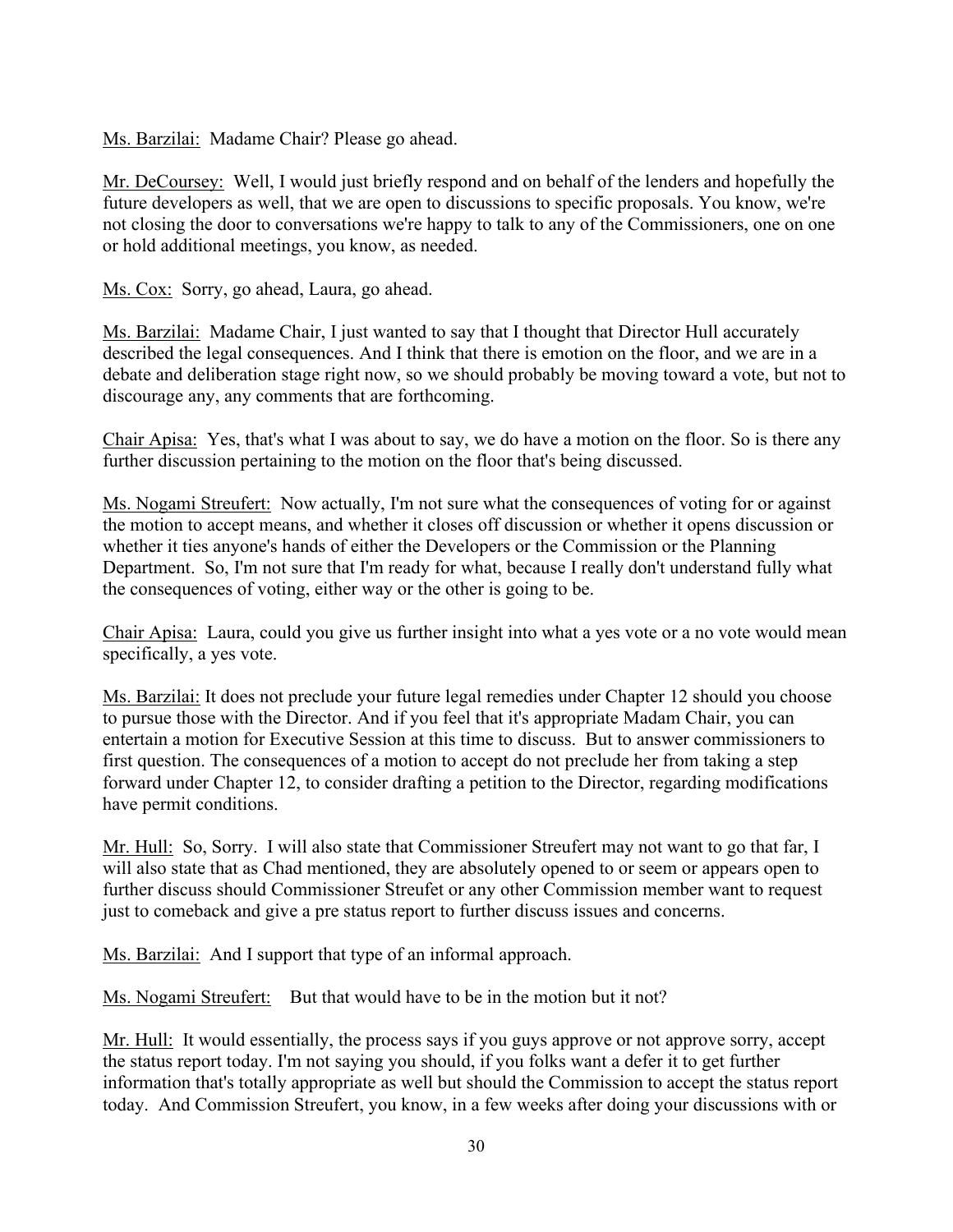thinking about the various issues and concerns, you decide you would like another discussion on the floor formerly with the applicant and having the ability for our members of the public to provide testimony. Essentially, you would just either notify me or the Chair, and we could directly communicate that to the applicant that we're having a request for further updates and discussions on this project, at a specific agenda or date.

Ms. Nogami Streufert: Could I request that we go into executive session, is that something we can do?

Chair Apisa: Do we need a motion for that, Laura?

Ms. Nogami Streufert: I think we do.

Mr. Hull: Laura you're muted,

Ms. Barzilai: Sorry about that, guys. Yes, Madam Chair, you would have to entertain a motion and read the Executive Session notice please into the record, and the move and would have to state the purpose of us entering executive session at this time.

Chair Apisa: I would entertain a motion that we go into Executive Session, and to clarify. It may go into Executive, agenda item for one of the permanent purposes listed in Section 92-5(a) Hawaii Revised Statutes ("H.R.S."), without noticing the executive session on the agenda, where the executive session was not updated in advance. HRS Section 92-7(a). Executive Session may only be held. However, upon an affirmative vote of two thirds of the members present also be most of the members to which the board is entitled HRS Section 92-4. The reason for holding the Executive Session shall be publicly announced. So, I believe the purpose would be to further discuss the, the vote. The motion that's on the floor, is that correct, Laura?

Ms. Barzilai: The legal consequences of motion before you.

Chair Apisa: So, the purpose is to discuss the legal consequences of motion before us. Yeah, I would entertain a motion to that effect.

Ms. Barzilai: Which would have to pass by majority vote, Madam Chair.

Ms. Cox: I move we move into executive session for the purposes as you stated

Chair Apisa: Is there a second.

Mr. Chiba: Second.

Chair Apisa: I would like to take a roll call please, Kaaina.

Mr. Hull: Roll call, Madame Chair. Motion is for Executive session, Commissioner Ako?

Mr. Ako: Aye.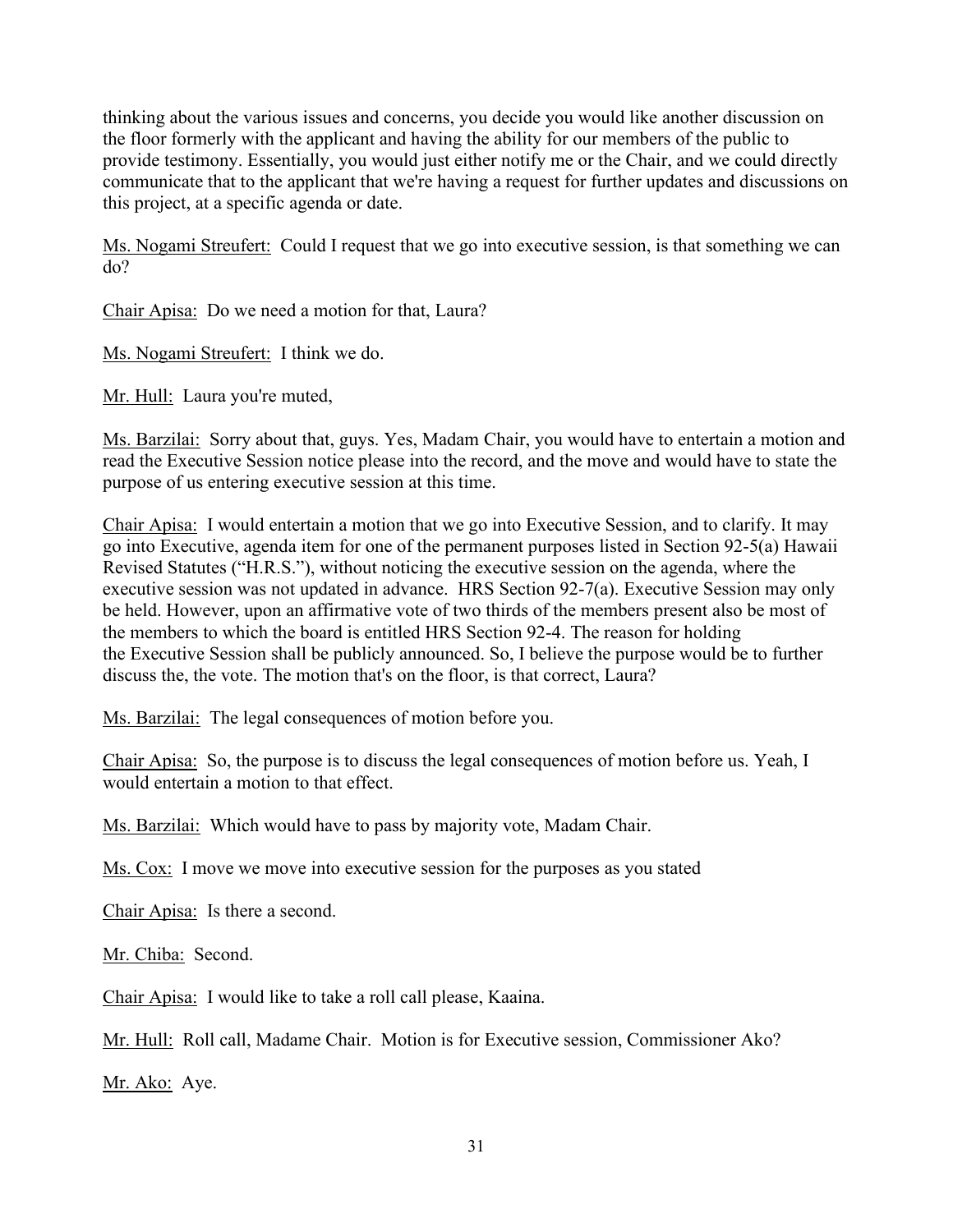Mr. Hull: Commissioner Chiba?

Mr. Chiba: Aye.

Mr. Hull: Commissioner Cox?

Ms. Cox: Aye.

Mr. Hull: Commissioner DeGracia?

Mr. DeGracia: Aye.

Mr. Hull: Commissioner Otsuka?

Ms. Otsuka: Aye.

Mr. Hull: Commissioner Streufurt?

Ms. Nogami Streufert: Aye.

Mr. Hull: Chair Apisa?

Chair Apisa: Aye.

Mr. Hull: Motion passes 7:0, Madame Chair.

Chair Apisa: We will adjourn to executive session.

Ms. Otsuka: It's on Teams.

Ms. Cox: Yes, it is on Teams.

Ms. Barzilai: Yes, Commissioners if I can remind you that you should leave the Zoom meeting, and you should enter the Executive Session through Teams and I would predict that we would be back in about 15 minutes, back into zoom.

Chair Apisa: We will leave this meeting and then come back in. Other people, please stay on the call. Thank you.

The Commission moved into Executive Session at 11:21 a.m. The Commission returned to Open Session at 11:54 a.m.

Chair Apisa: Call the meeting back to order after the recess.

Mr. Hull: Okay, everybody here. Did you want to take a Roll call?

Chair Apisa: Yes, please.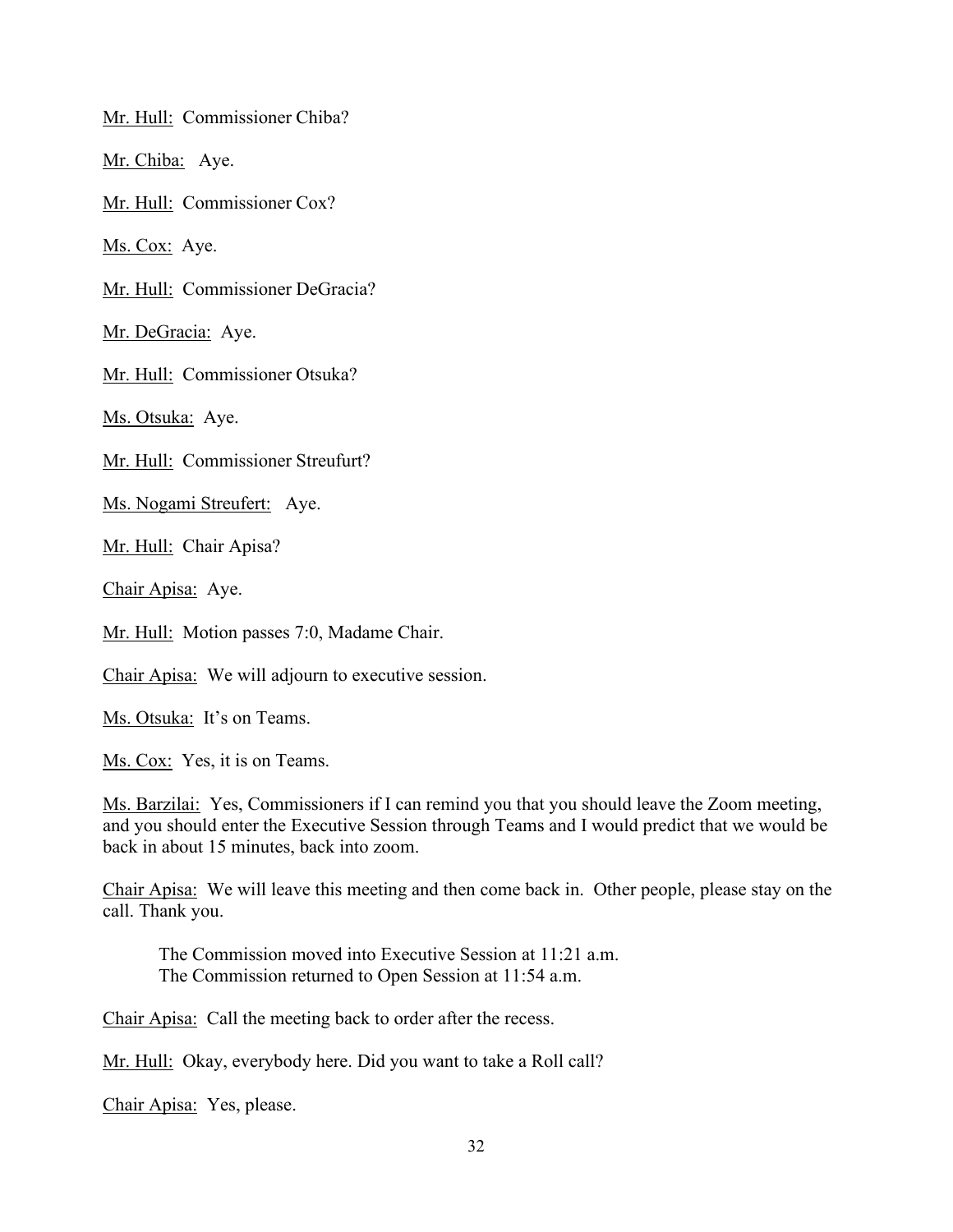Mr. Hull: Commissioner Ako?

Mr. Ako: Here and by myself.

Mr. Hull: Commissioner Chiba?

Mr. Chiba: Here and I'm alone.

Mr. Hull: Commissioner Cox?

Ms. Cox: Here and by myself.

Mr. Hull: Commissioner DeGracia?

Mr. DeGracia: Here and by myself.

Mr. Hull: Commissioner Otsuka?

Ms. Otsuka: Here and by myself.

Mr. Hull: Commissioner Streufurt?

Ms. Nogami Streufert: By myself.

Mr. Hull: Chair Apisa?

Chair Apisa: Here and by myself. Thank you.

Mr. Hull: 7:0 present. Madame Chair.

Chair Apisa: We are resuming our meeting we have a motion on the floor to accept the Status Report and we have a second. Any further discussion on the issue, if not I would call for voice vote on it.

Ms. Barzilai: Madame Chair, I think it's most appropriate to do a roll call.

Chair Apisa: Yes, roll call vote, please.

Mr. Hull: Roll call if no further discussion? Roll call vote. Commissioner Ako?

Mr. Ako: Aye.

Mr. Hull: Commissioner Chiba?

Mr. Chiba: Aye.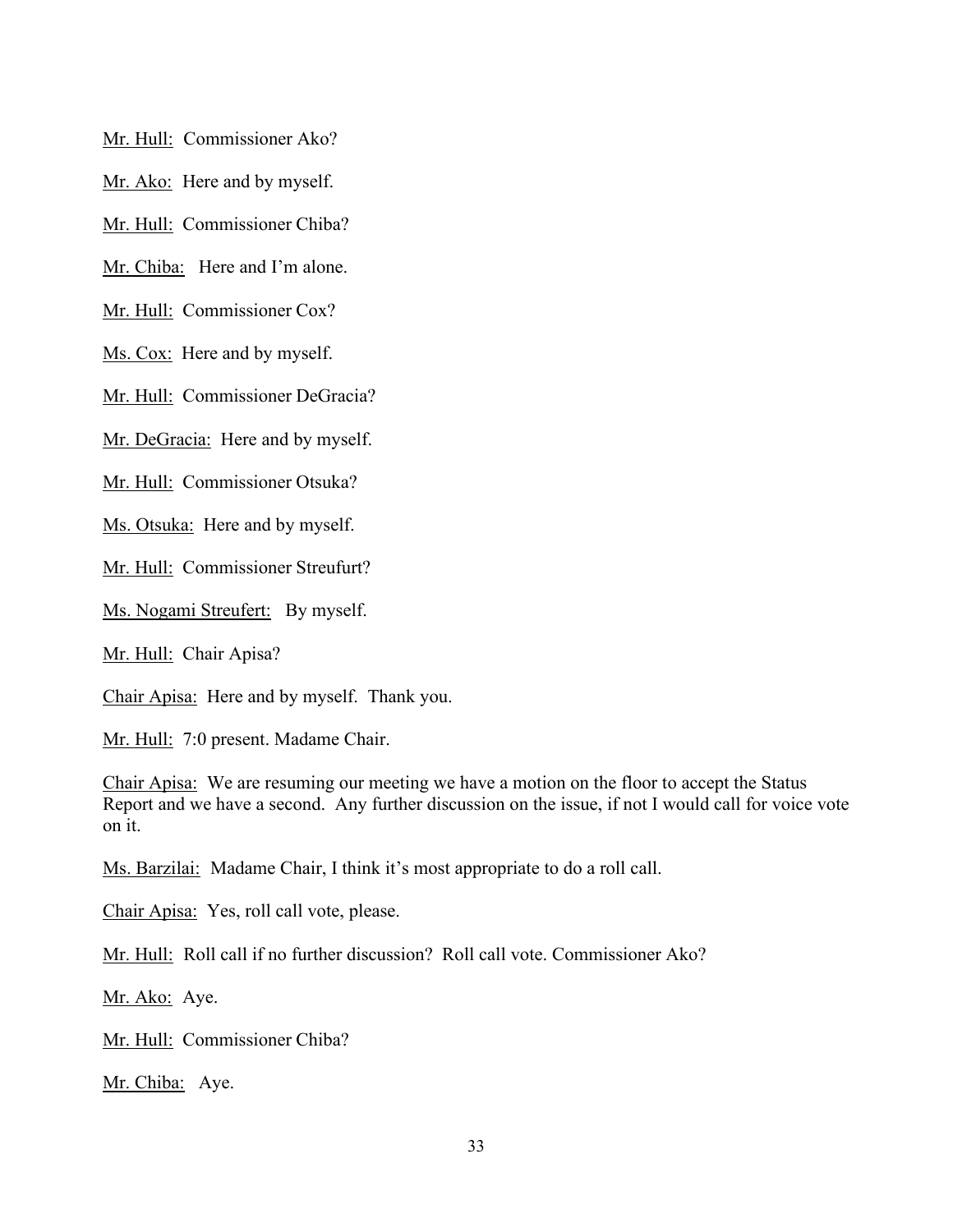Mr. Hull: Commissioner Cox?

Ms. Cox: Aye.

Mr. Hull: Commissioner DeGracia?

Mr. DeGracia: Aye.

Mr. Hull: Commissioner Otsuka?

Ms. Otsuka: Aye.

Mr. Hull: Commissioner Streufurt?

Ms. Nogami Streufert: Aye.

Mr. Hull: Chair Apisa?

Chair Apisa: Aye.

Mr. Hull: Motion Passes 7:0. Madame Chair.

### **GENERAL BUSINESS MATTERS**

Mr. Hull: With that, we have no further agenda items.

### **COMMITTEE REPORTS**

### **UNFINISIHED BUSINESS** (For Action)

### **NEW BUSINESS.**

## ForAction - See Agenda F for Project Descriptions

### **ANNOUNCEMENTS**

Topics for Future Meetings

The following regularly scheduled Planning Commission meeting will be held at 9:00 a.m., or shortly thereafter on October 12, 2021. The Planning Commission anticipates meeting via teleconference but will announce its intended meeting method via agenda electronically posted at least six days prior to the meeting date.

Mr. Hull: Moving all the way down to Agenda Item, N as in Nancy announcements topics for future meetings. I think we've discussed previously that we probably want to have a meeting till October 26. Unfortunately, I'm going to have to inform you that we're going to actually have to schedule a meeting for October 12. There was a hearing contested case hearing that, the hearings officer took action on it and send it back to the Planning Commission. So given the timelines, what's the one to be able to have only one meeting for you folks in October, given the timelines, we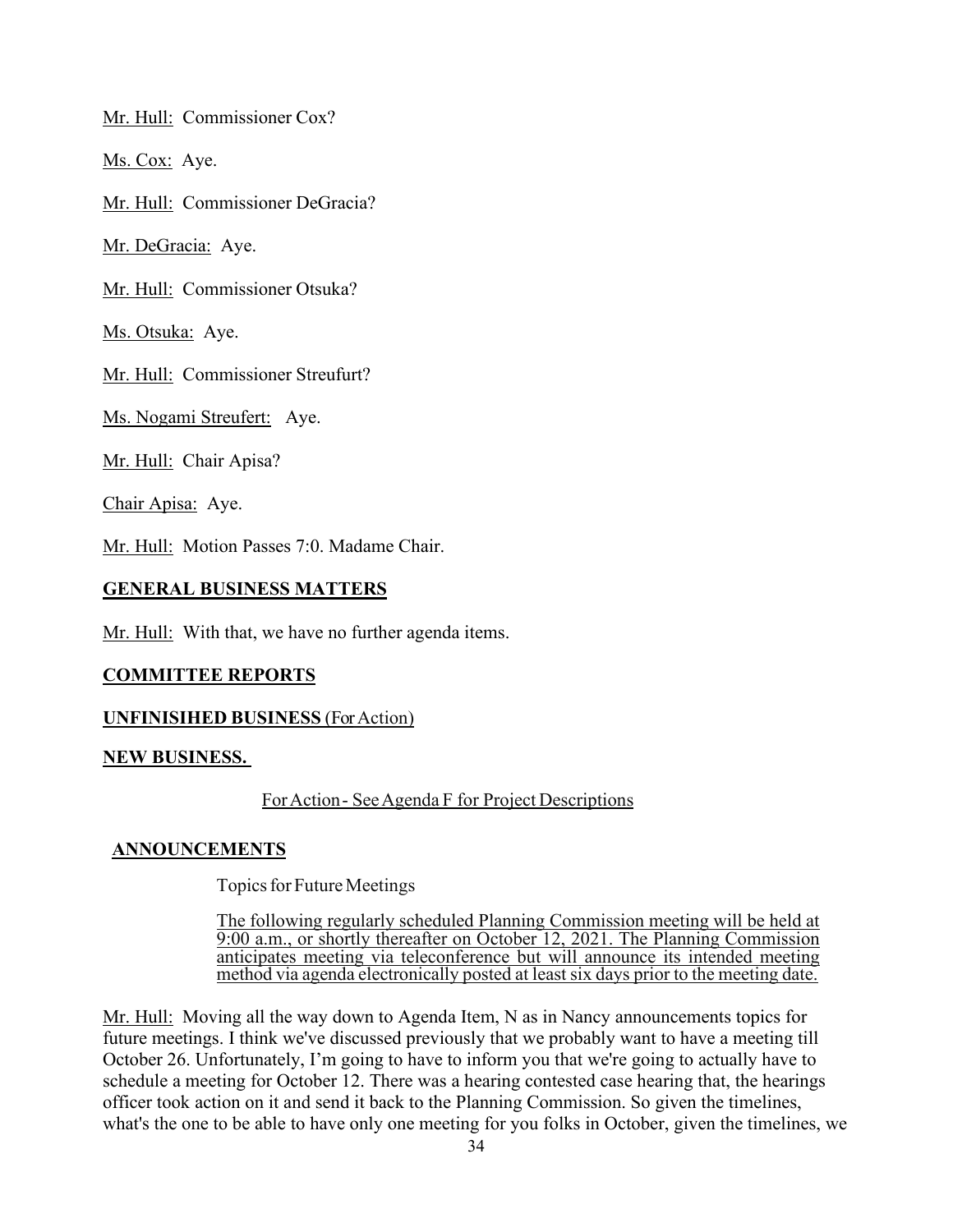have to have both an October 12 and October 26. But we'll just right now, just to take one item. On the October 12 agenda. And with that, there's other future topic meetings. We have a few I'll say, relatively anticipated non-controversial items, but coming up in November we will have the actual Princeville Glamping application in house, so that's being scheduled for November. And other than that, we have no further topics. If there are any other topics that commissioners would like us to look at agendizing with the Chairman, you can let us know right now, or you can give us a call on the side.

Chair Apisa: And I would just like to alert, Vice Chair Cox, I will be on October 12, I will be on the mainland at a conference, so I will most likely be absent on October 12. I would ask Vice Chair to please Chair the meeting.

Ms. Cox: Oh great, I love it. No, I will do it. Thanks, Donna.

Chair Apisa: Thank you. That's all I have.

# **ADJOURNMENT**

Chair Apisa: We have a motion to adjourn.

Ms. Cox: I move to adjourn.

Ms. Otsuka: Second.

Chair Apisa: All in favor? Just a voice vote, please. Aye. (Unanimous voice vote). Any opposed? Hearing none, the meeting is adjourned. Motion carried 7:0. Thank you.

Chair Apisa: adjourned the meeting at 11:59 a.m.

Respectfully submitted by:

Arleen L. Kuwamura

Arleen Kuwamura, Commission Support Clerk